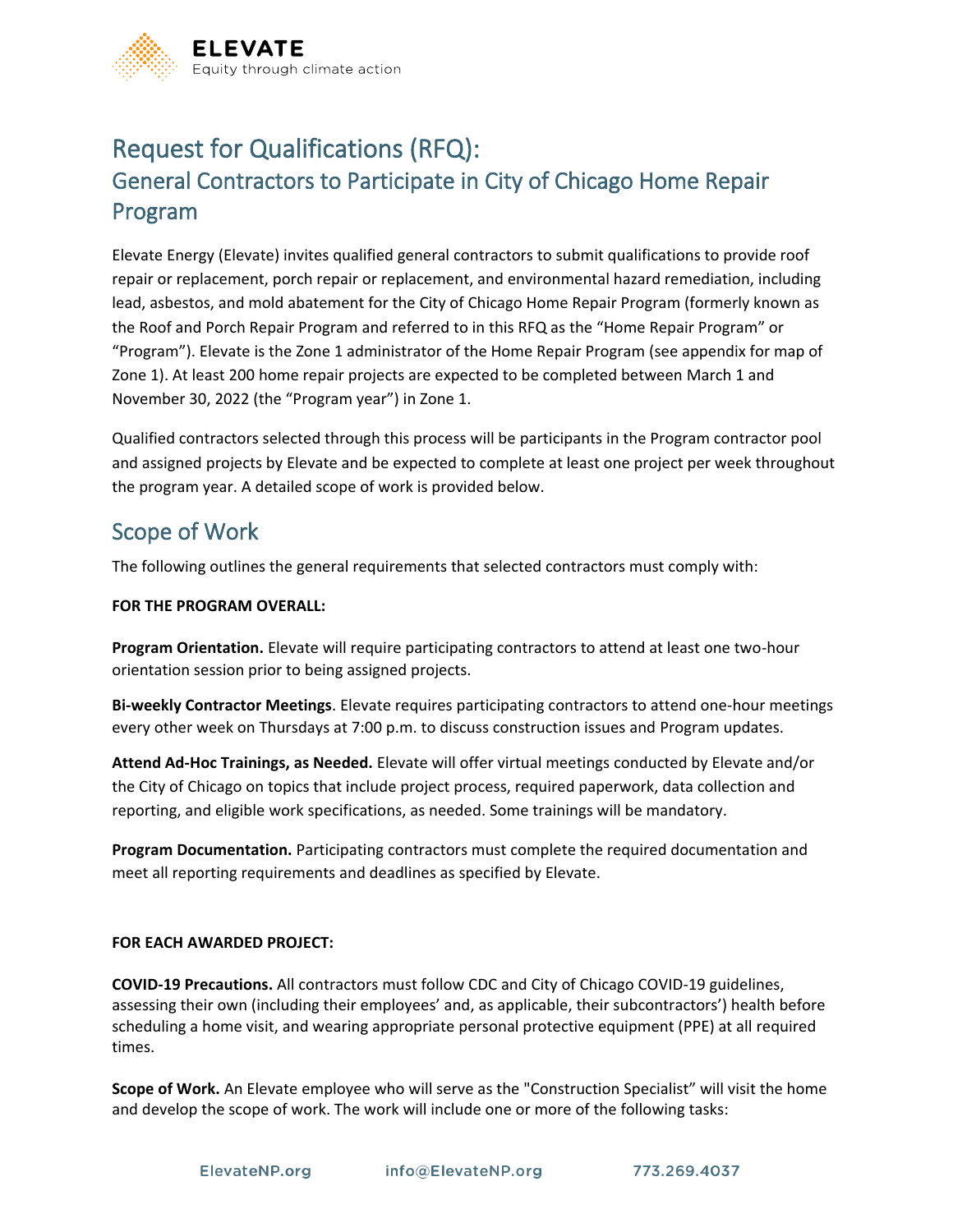- Roof repair or replacement.
- Porch repair or replacement.
- Remediation of environmental health hazards, as funding allows. Areas of concern to be addressed include mold, asbestos or lead remediation, flood control, air quality and other environmental issues that may cause unhealthy living conditions.
- Accessibility and health-related improvements, as funding allows, for occupant(s) with disabilities or who are elderly. This may include the installation of central air-conditioning units.

The Construction Specialist will determine the cost of the project by consulting [RSMeans,](https://www.rsmeansonline.com/) a pricing catalog.

**Contractor Site Visit.** The Construction Specialist will assign a contractor to the project and meet at the site to finalize the scope of work and pricing together and review it with the homeowner.

**Construction & Oversight.** Contractor is responsible for scheduling the work with the homeowner and informing the Construction Specialist at least 48 hours prior to the work start date. Elevate will conduct site visits during construction to ensure scoped work meets quality expectations.

**Change Orders.** Change orders require Elevate prior written approval. No change orders resulting from the contractor's failure to adequately assess the project will be allowed.

**Final Inspection and Punch List.** When the entire scope of work has been completed, the contractor will notify the Construction Specialist to schedule the final site inspection. Elevate will perform a final site inspection with the contractor present. The contractor must address any needed improvements which may include the timely reperformance of work that was not performed in accordance with Program requirements. Program requirements include requirements established by the City of Chicago for the Home Repair Program, the contractor's contract with Elevate, and the scope of work, as applicable.

**Re-inspection**. When the punch list is finished, the contractor will notify the Construction Specialist to schedule the re-inspection. Elevate will perform the re-inspection with the contractor present. The contractor must address any needed improvements which may include the reperformance of work that is not performed in accordance with Program requirements.

**Invoice Package.** The contractor will submit an invoice package to Elevate for payment. Elevate will not initiate the payment process until the final inspection or re-inspection is approved by the Construction Specialist. Elevate's payment process takes up to 30 days, which starts once the final inspection or reinspection is approved and the contractor has submitted the entirety of required invoice package. The invoice package includes:

- Invoice
- Change order approval
- Manufacturer's warranty and transfer documents, as required
- Warranty on labor
- Waiver of lien
- Proof of uploaded payroll to the City of Chicago compliance website.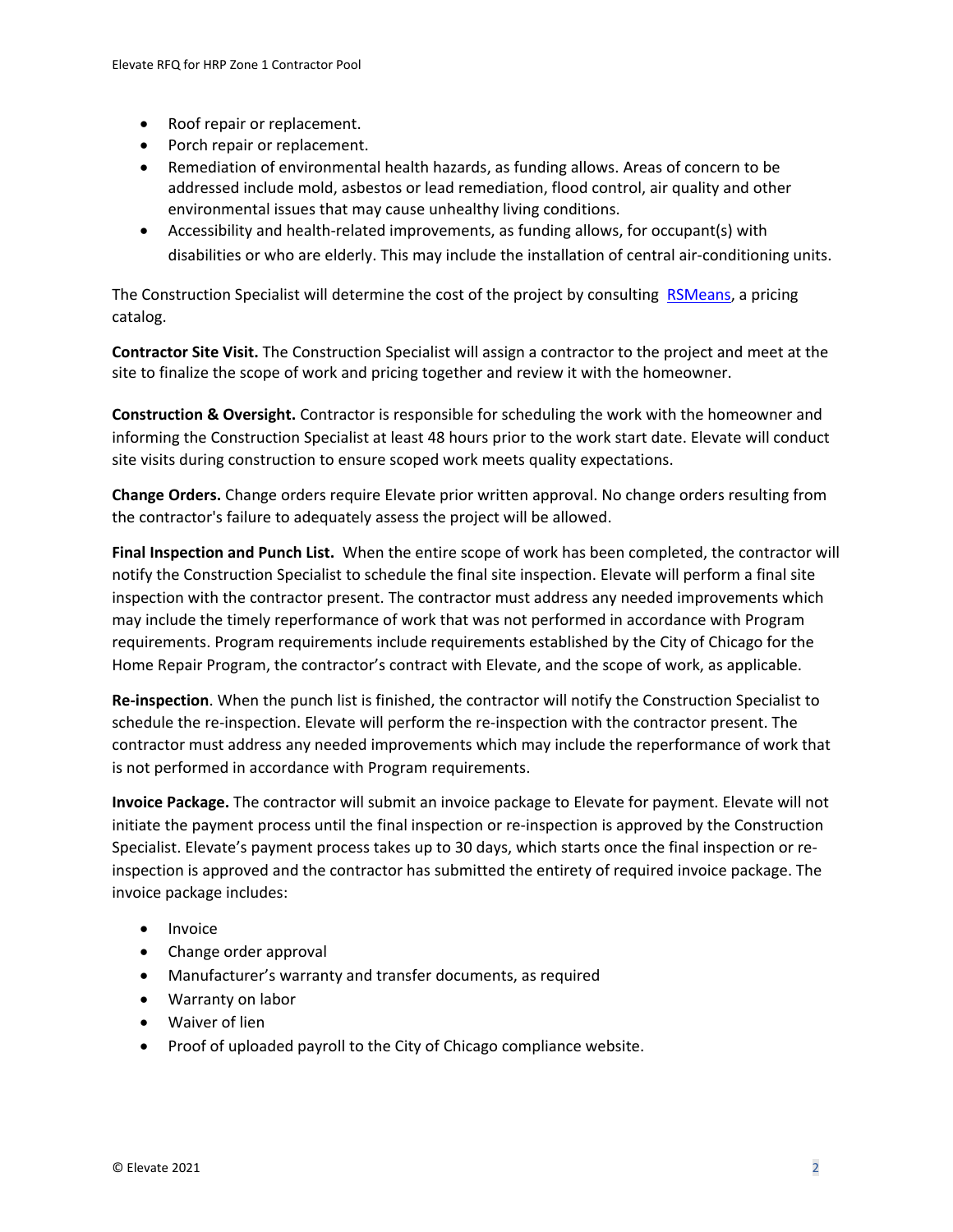# Evaluation Criteria

Contractors must submit responses by 11:59 p.m. CT on Monday, February 14, 2022, to be considered for the initial contractor pool. Responses received after Monday, February 14, 2022, will be considered on a rolling basis later in the year.

Please submit your completed response form and supporting paperwork as an email attachment to [HomeRepair@Elevatenp.org.](mailto:HomeRepair@Elevatenp.org) Elevate will evaluate and select participating contractors by February 25, 2022. Elevate will begin assigning projects to participating contractors on March 1, 2022.

Responses will be evaluated on the thoroughness and relevance of the content provided. See table below for specific evaluation and scoring criteria.

| <b>Evaluation Criteria</b>                                            | Scoring |  |  |
|-----------------------------------------------------------------------|---------|--|--|
| Experience (70 points)                                                |         |  |  |
| General contracting experience                                        | 20      |  |  |
| Roofing experience                                                    | 15      |  |  |
| Porch experience                                                      | 15      |  |  |
| Lead remediation experience                                           | 5       |  |  |
| Mold remediation experience                                           | 5       |  |  |
| Asbestos remediation experience                                       | 5       |  |  |
| Davis-Bacon experience                                                | 5       |  |  |
| Diversity (25 points)                                                 |         |  |  |
| Certified MBE or WBE by City of Chicago or Cook County                | 10      |  |  |
| Eligible to be certified MBE or WBE by City of Chicago or Cook County | 5       |  |  |
| Hires diverse subcontractors                                          | 5       |  |  |
| Business located in Chicago or hires staff who live in Chicago        | 5       |  |  |
| Compliance (5 points)                                                 |         |  |  |
| <b>Current General Contractor License</b>                             | 5       |  |  |
| Total                                                                 | 100     |  |  |

#### **EXPERIENCE (70 POINTS)**

Successful respondents must have experience in supervising, coordinating, scheduling, and completing at least one of the following types of work:

- A. Roof repair and replacement.
- B. Porch repair and replacement.
- C. Remediation of environmental health hazards including mold, asbestos or lead removal and remediation, flood control, air quality and other environmental issues that may cause unhealthy living conditions.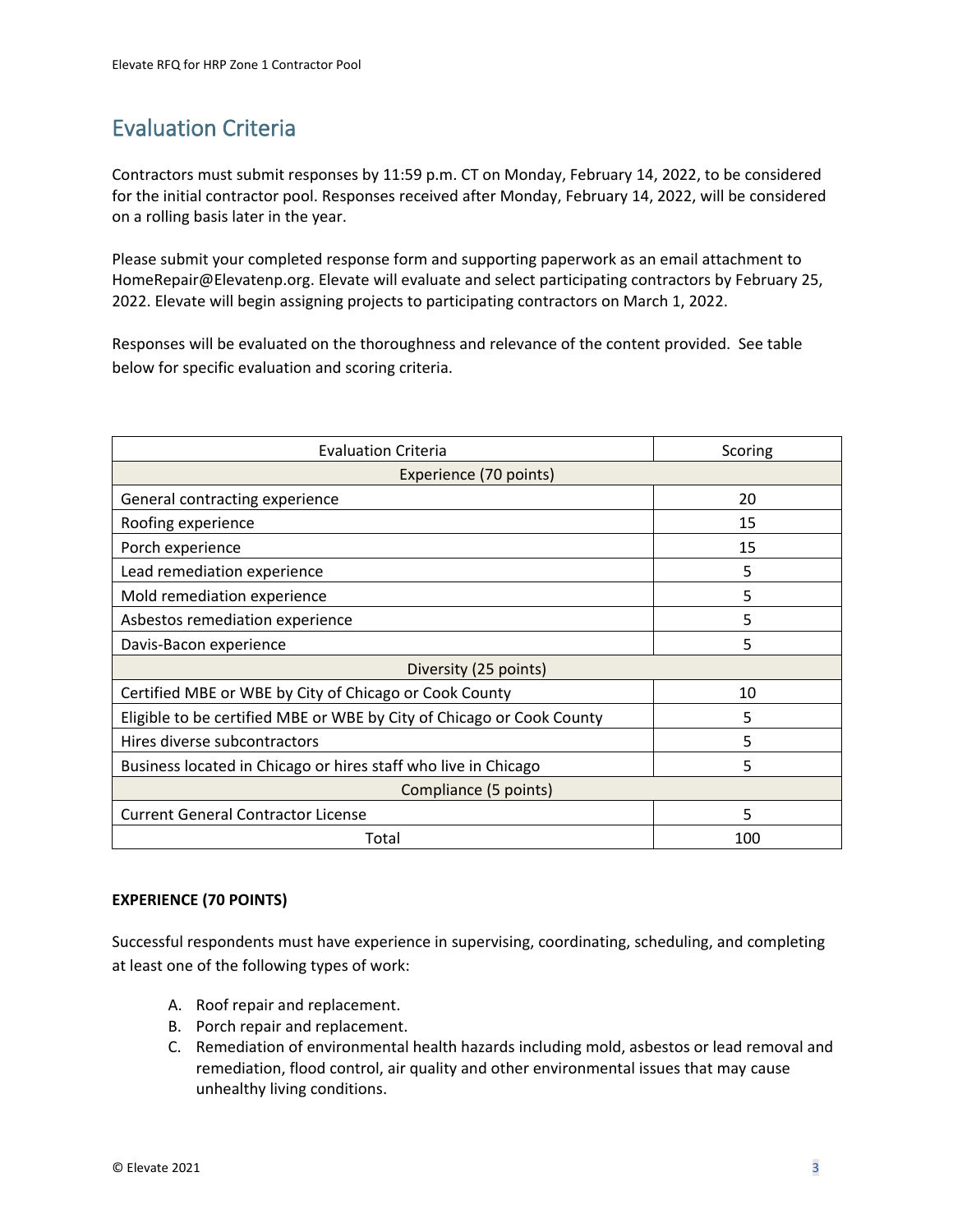D. Small accessibility improvements, rehabilitation or repairs for households with occupant(s) with disabilities or seniors.

**Your business and staff.** In the provided response form, include information about key staff who have experience working on similar projects and include relevant licenses and certifications with your response.

**Project examples**. Provide at least three projects your firm has completed that include the aforementioned types of work.

**References**. Provide at least three references in the provided response form who can speak to your performance on projects that include the types of work mentioned above. Please inform references an Elevate team member may contact them to discuss work performed.

#### **DIVERSITY (20 POINTS)**

**Certified MBE/WBE by City of Chicago or Cook County**. Points will be awarded to qualified contractors who are MBE/WBE certified or in the process of becoming certified through the City of Chicago or Cook County. Respondents seeking points in this area must include either an unexpired copy of contractor's MBE and/or WBE certification or be able to show the certification process is underway. Certified MBEs and WBEs will receive 10 points.

**Eligible to Be Certified MBE/WBE by City of Chicago or Cook County**. Points will be awarded to qualified contractors who are eligible to be certified MBE or WBE by the City of Chicago or Cook County. Eligible contractors will receive 5 points.

**Diverse Subcontractors**. Points will be awarded to qualified contractors (diverse or not) who can demonstrate that they subcontract work in the aforementioned categories to firms that are certified MBEs and/or WBEs. Please completed the section in the response form that lists the certified entity, contact name, title, and phone number, describes the nature of work performed, and includes either a copy of such subcontractor's MBE and/or WBE certification from a third-party certifier recognized by either the City of Chicago or Cook County, or be able to show the certification process is underway. Respondents who provide all required information will receive 5 points.

**Local Business.** Points will be awarded to qualified contractors whose business is located in Chicago or can show they hire staff who live in Chicago. Contractors will receive 5 points.

#### **COMPLIANCE (5 POINTS)**

**General Contractor's License.** Qualified contractors must have a current general contractor license from the City of Chicago. Please include a copy with your submission. (5 points)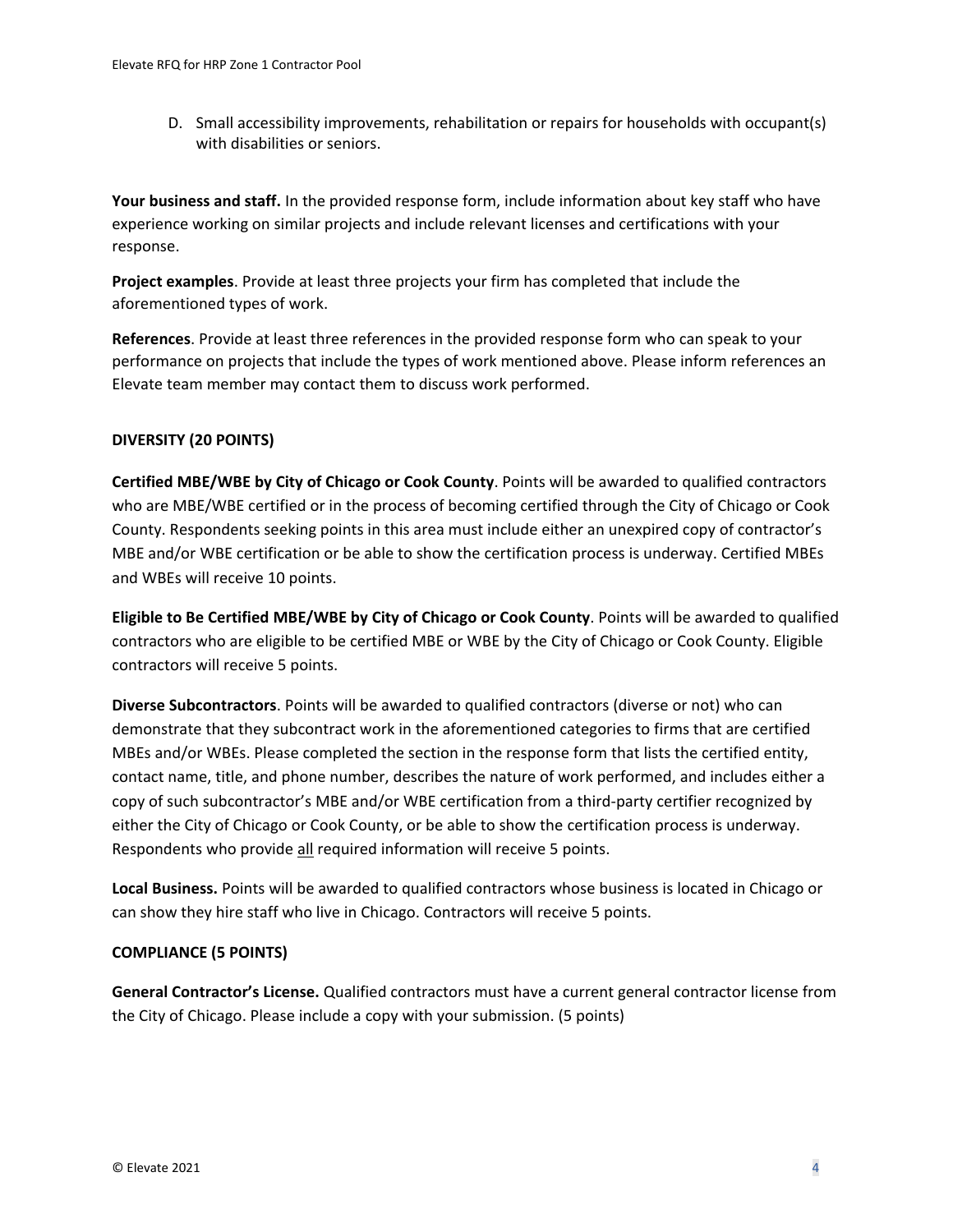**Pre-Submission Meeting**. A pre-submission information meeting hosted by Elevate will be held virtually at 7:00 p.m. CST on Thursday, January 27, 2021. Registe[r here.](https://us06web.zoom.us/meeting/register/tZAude-vrzgoGdCleA0g4w-b3jdFyX9zdmGd) Attendance is not mandatory but highly encouraged. Questions can be sent in advance to [HomeRepair@Elevatenp.org.](mailto:HomeRepair@Elevatenp.org)

# Selection Process and Timeline

See below for information on the process and estimated timeline for selection of the subcontractors.

| Tuesday, January 18, 2022                                 | RFQ published                                                                                                                                                                                                                                                   |
|-----------------------------------------------------------|-----------------------------------------------------------------------------------------------------------------------------------------------------------------------------------------------------------------------------------------------------------------|
| Thursday, January 27, 2022, 7:00 p.m.                     | Pre-submission information meeting (virtual)                                                                                                                                                                                                                    |
| Monday, February 14, 2022, 11:59 p.m.                     | Deadline to submit RFQ response in time for the start of<br>the construction season.*                                                                                                                                                                           |
| Friday, February 18, 2022                                 | Elevate reviews responses and tallies scores                                                                                                                                                                                                                    |
| Monday, February 14, 2022 to Friday,<br>February 25, 2022 | Elevate vets contractors who have highest scores based<br>on submitted qualifications. Vetted and approved<br>contractors will be invited to join the program and start<br>receiving projects on March 1. Agreements signed<br>between Elevate and contractors. |
| March 1, 2022                                             | Elevate assigns first projects                                                                                                                                                                                                                                  |

\* Contractors must submit responses by 11:59 p.m. CT on Monday, February 14, 2022, to become a participating contractor in time for the March 1, 2022, start date. Responses received after Monday, February 14, 2022, will be considered on a rolling basis later in the year.

# Elevate's Reserved Rights

Issuance of this RFQ in no way constitutes a commitment by Elevate to award and execute any contract for the work specified in this RFQ. Elevate, in its discretion, reserves the right to:

- cancel or terminate this RFQ at any time.
- reject any or all responses received for this RFQ.
- enter into further discussions with one or more of the respondents.
- waive and/or amend any specification or term of this RFQ.
- not award the work to any respondent.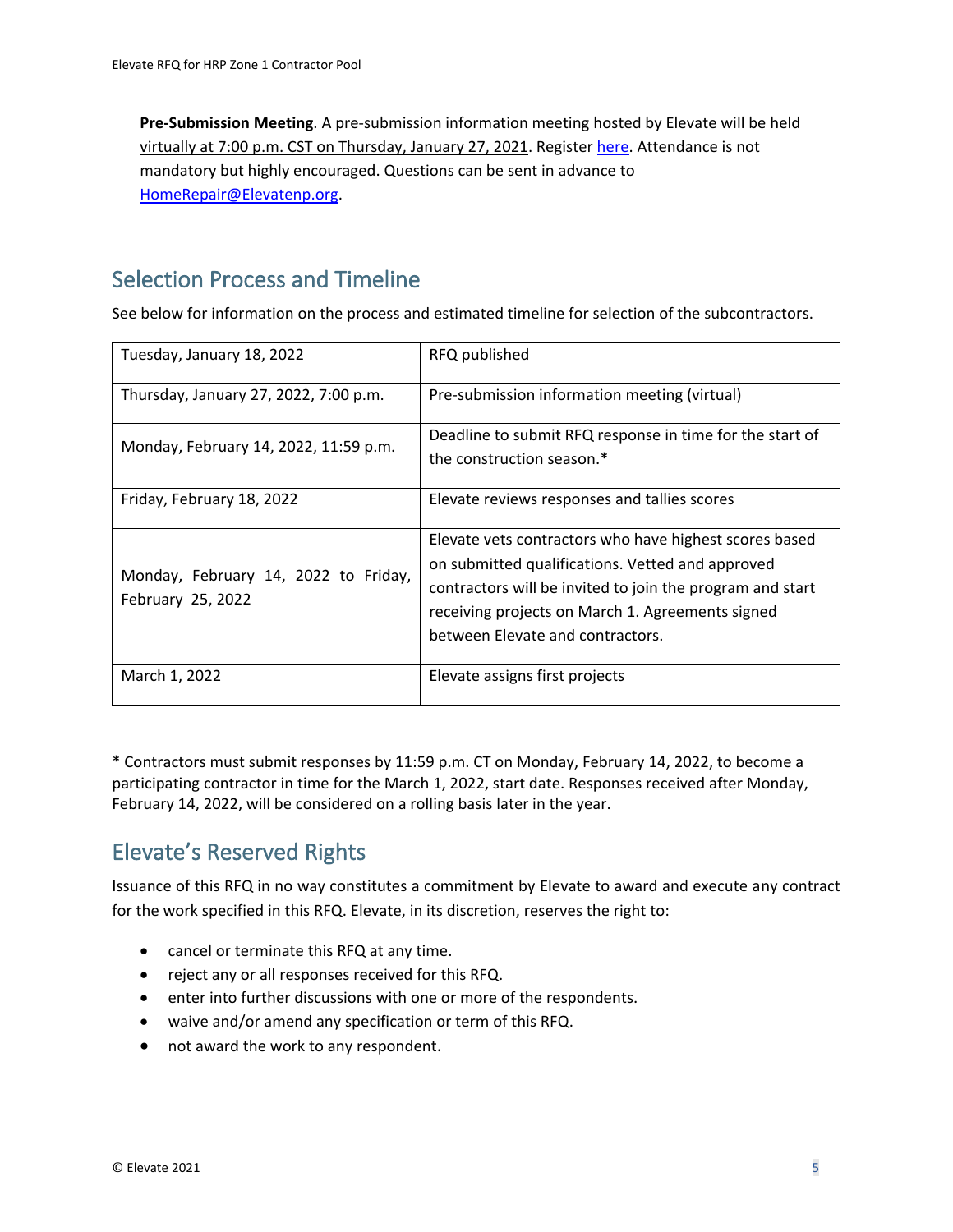# Appendix A: Map of Home Repair Program Zones, Elevate's Zone 1 Highlighted in Orange

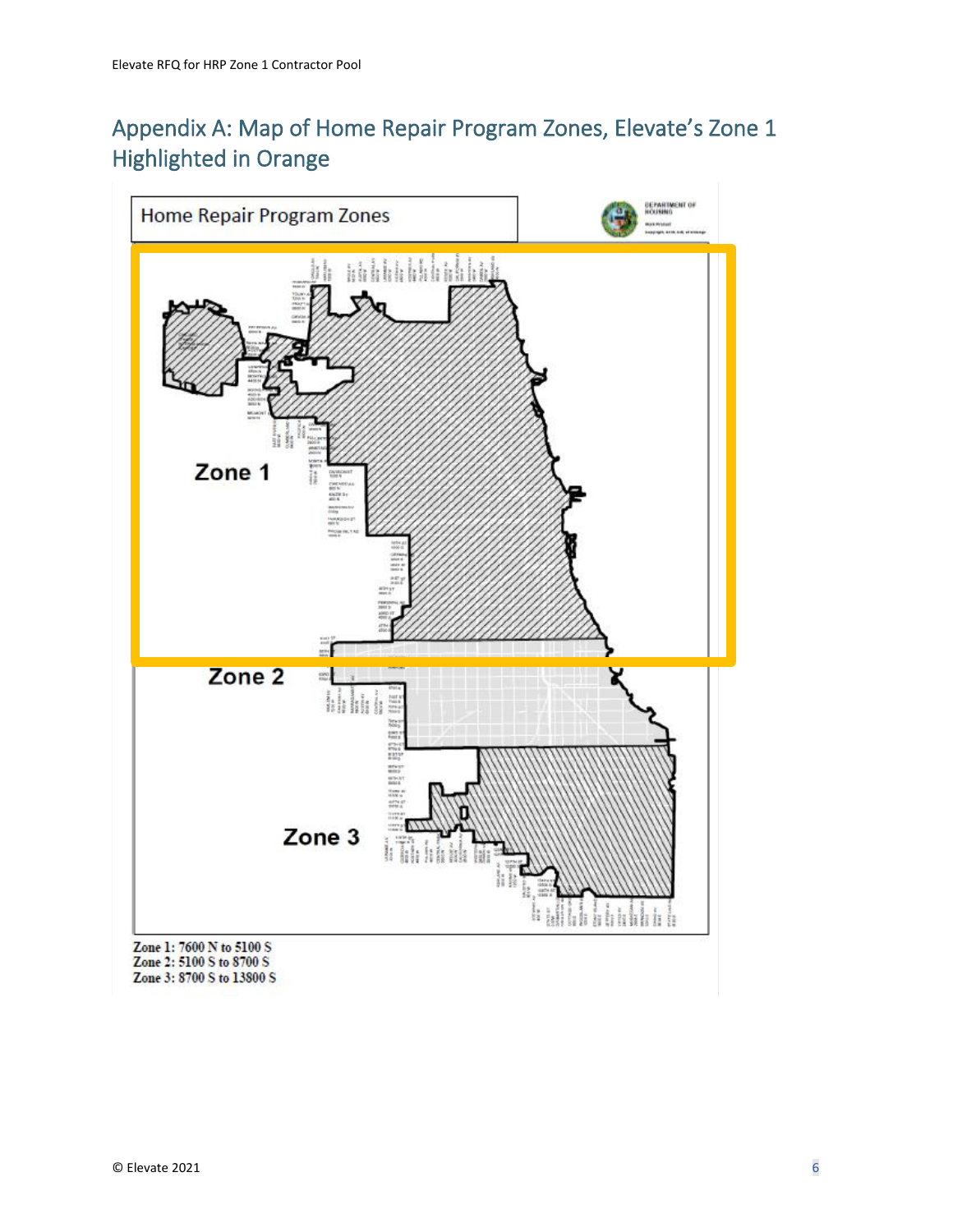# Appendix B: Contractual Terms

Following is the Master General Contractor Agreement (the "Agreement") that contractors selected to participate in the Home Repair Program contractor pool will enter into with Elevate. Elevate reserves the right to modify any term or condition of the Agreement.

### **APPENDIX B**

#### **MASTER GENERAL CONTRACTOR AGREEMENT**

This Master General Contractor Agreement (this "**Agreement**") entered into this \_\_\_\_day of , 2022 (the "**Effective Date**") by and between Elevate Energy (hereinafter called "Elevate") and **[insert name of contractor]** (hereinafter called the "Contractor").

#### **PURPOSE**

- **A.** Elevate has been selected by the City of Chicago Department of Housing ("**CDOH**") to administer Zone 1 of its new Home Repair Program (the "**Program**").
- **B.** The Program is funded through a U.S. Dept. of Housing and Urban Development's Community Development Block Grant ("**CDBG**") awarded to CDOH.
- **C.** The purpose of the Program is to address necessary repairs at homes located within Zone 1.
- **D.** Contractor is in the business of acting as a general contractor with respect to, and/or performing, certain trade work including, but not limited to, repairing and replacing porches and roofs on residential properties.
- **E.** Elevate issued a request for quotations dated [DATE] (the "**RFQ**") by which Elevate established a pool of contractors to perform work under the Program.
- **F.** Contractor submitted a response to the RFQ and was chosen to participate in the pool of Program contractors.
- **G.** Contractor has the knowledge, skill and capability to perform the work required of contractors participating in the Program pool of contractors, and desires to do so.

**NOW THEREFORE**, in consideration of the foregoing, the parties, intending to be legally bound, hereby agree to the following:

1. **Master Agreement; Statements of Work.** This Agreement sets forth the terms and conditions under which Contractor will perform Program work as more particularly specified herein. The terms and conditions of the RFP and Purpose section hereof are hereby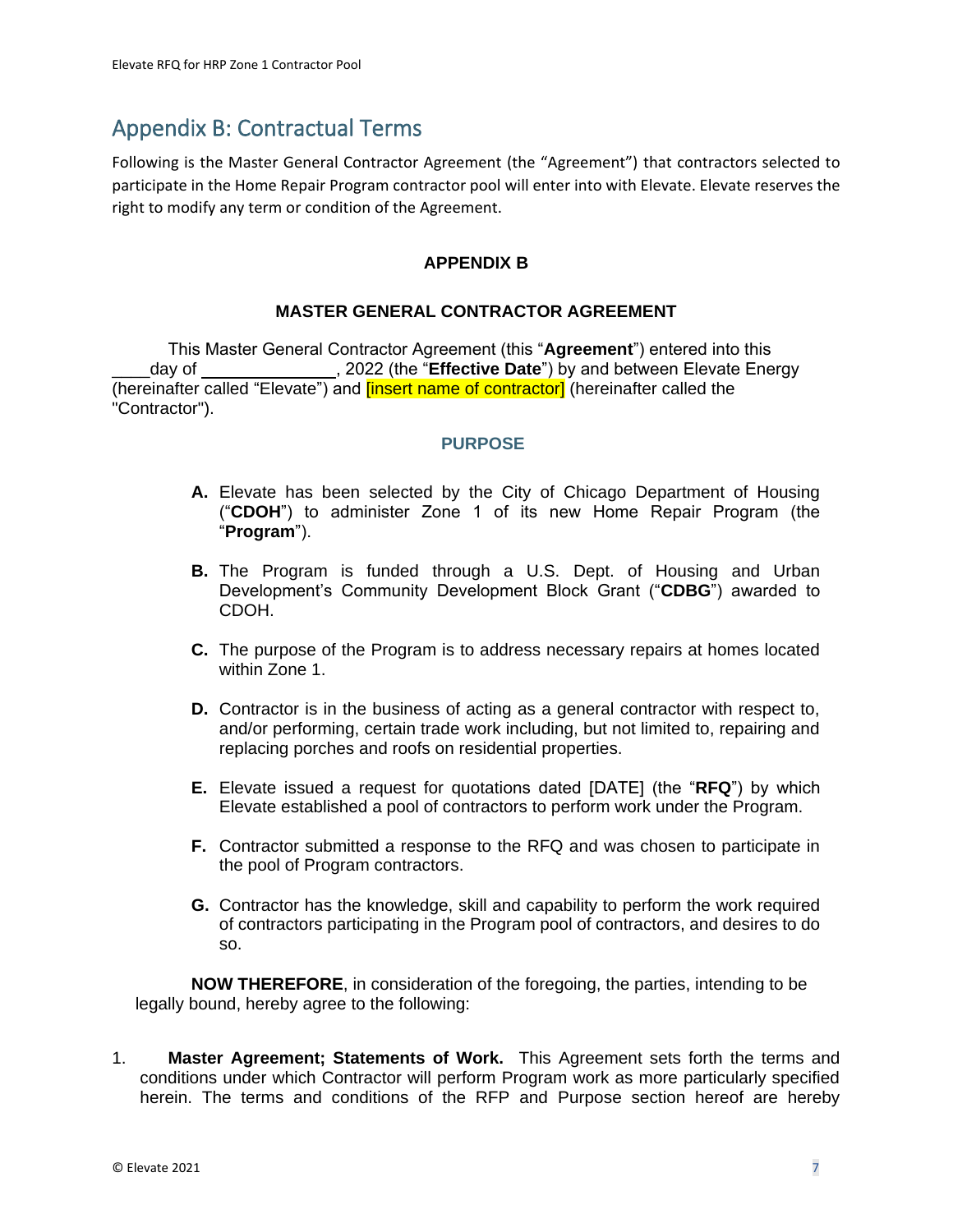incorporated into, and form an integral part of, this Agreement. Contractor will perform any Program work only upon execution of a mutually agreed to statement of work by the parties hereto (each a "**Statement of Work**"). Each Statement of Work will be substantially in the form set forth in the attached **Exhibit A** and will include, at a minimum: (i) the location of the property at which the work is to be performed by Contractor; (ii) a detailed description of the work Contractor will perform and materials Contractor will supply; (iii) the contract sum for the work; and (iv) any other applicable terms and conditions. The terms of this Agreement will be incorporated into, and form an integral part of, each Statement of Work. The term "this Agreement" shall be deemed to include any Statement of Work. Contractor's proposal may be attached to a Statement of Work, provided, however, that if Contractor's proposal (hereinafter a" **Proposal**") is attached to any Statement of Work, the parties hereby mutually agree that: (i) such Proposal is included only as a convenience and to expedite the preparation to the applicable Statement of Work; and (ii) only the portions of such Proposal that describe the details, specifications, performance times, and pricing for the Work shall be deemed to be incorporated into the applicable Statement of Work, and only to the extent consistent with the other provisions of such Statement of Work.

2. **Performance of the Work.** Contractor, in connection with the Program, agrees to provide all labor, materials, supervision, scaffolding, equipment, machinery, tools, utilities, services and insurance necessary to perform the work described more fully in each Statement of Work (the "**Work**"), all to the satisfaction of Elevate, CDOH and the owner (each an "**Owner**" and collectively the "**Owners**") of the property specified in each Statement of Work (each a "**Property**" and collectively the "**Properties**") and in strict accordance with this Agreement, the applicable Statement of Work, and the plans, drawings, sketches, specifications and schedule for the Property set forth in such Statement of Work or otherwise identified by Elevate or CDOH as being applicable to such Property (collectively the "**Contract Documents**"). Elevate shall pay Contractor for the Work as specified in the applicable Statement of Work for the proper and timely performance of all the Work specified therein, subject to the terms and conditions set forth herein. Contractor shall be solely responsible for all means, methods, techniques and sequences involved in performing the Work. Contractor agrees that it will follow all CDBG requirements including, but not limited to safety requirements, paying prevailing wages to laborers pursuant to the Illinois Wages of Employees on Public Works Act (820 ILCS 130/1-12), meeting required diversity goals for all subcontractors, and meeting Section 3 requirements to hire very low-income individuals. Contractor agrees that the Work will be performed by no less than 26% Minority Business Enterprises (MBEs) and 6% Women Business Enterprises (WBEs) as determined by percentage of the contract sum set forth in each Statement of Work. Contractor agrees to maintain records to document contracts and specific efforts made to seek out and identify potential M/WBE contractors.

# 3. **Schedule and Delay.**

**A. Schedule.** Time is of the essence in the performance of this Agreement. Contractor agrees to begin the Work, or specified portion thereof, promptly upon receipt of the applicable Statement of Work, and to complete the Work, or specified portion thereof, according to the schedule set forth in the applicable Statement of Work. Contractor shall achieve final completion of the Work no later than the completion date specified in the applicable Statement of Work. Contractor shall have all materials, equipment and necessary work crews on each job site in order to perform Work on schedule. Contractor agrees to have adequate personnel on each job site every scheduled work day, so as not to delay any Work.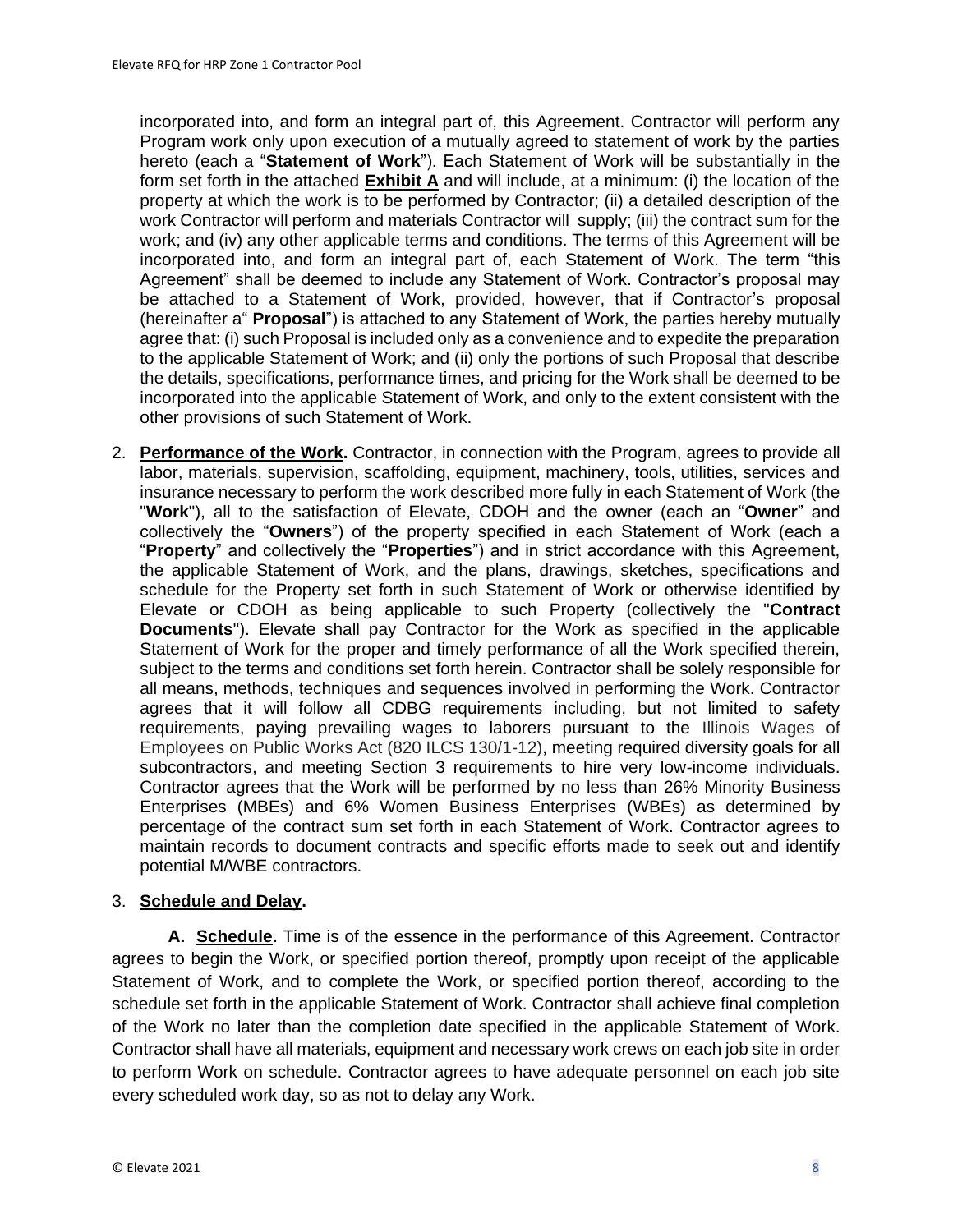**B. Delay.** Contractor shall take all necessary actions required to remedy any delay due to the fault of Contractor or anyone working under Contractor, including, without limitation, providing additional forces to perform the Work, or working overtime at Contractor's sole cost and expense. Elevate shall also have the right, but not the obligation, to supplement Contractor's forces, without termination of this Agreement, in the event Contractor fails to take the measures set forth above for curing Contractor's delay in performing the Work, the cost of which shall be deducted from any amounts otherwise due Contractor hereunder. Contractor shall be responsible to Elevate for damages resulting from delay caused by Contractor or anyone working under Contractor. Contractor shall be entitled to a time extension for all delays in the critical path activities of the Work caused by Elevate, or other events beyond the reasonable control of Contractor and such extension of time shall constitute Contractor's sole and exclusive remedy for damages caused by such delay, except that Contractor shall be entitled to recover those actual, additional job site general conditions costs caused by the delay. Contractor shall not be entitled to any additional costs for delays caused by events beyond the control of Elevate.

### 4. **Existing Conditions and Review of Contract Documents.**

**A. Site Conditions.** Contractor represents and warrants that it will, by careful examination and evaluation, satisfy itself as to (i) the nature, location, layout and character of each Property, including, without limitation, the surface and subsurface (by review of available reports and information) condition of the land and all structures and obstructions thereon, both natural and manmade, and all surface and subsurface (by review of available reports and information), water conditions of each Property and the surrounding area; (ii) the nature, location and character of the general area in which any Work is to be performed, including, without limitation, its climatic conditions; (iii) the quality, quantity, availability and cost of all materials, supplies, tools, equipment, labor and professional services necessary to complete the Work in the manner required by the applicable Statement of Work; and (iv) all other matters or things which, in the reasonable judgment of Contractor, could in any manner affect the performance of the Work. Except as set forth in the applicable Statement of Work, Contractor shall not use, install, remove or handle hazardous materials at any Property, and shall notify Elevate prior to notifying any governmental agencies, in the event Contractor discovers the presence of hazardous materials at any Property. Contractor shall notify Elevate in writing immediately of any issues at any Property that may impact the progress or cost of the Work. Contractor's failure to notify Elevate in writing in advance of conditions that might lead to a claim by Contractor for additional compensation shall be deemed a waiver by Contractor of such claim. Contractor shall not be entitled to a time extension for differing site conditions unless Contractor could not have reasonably anticipated the conditions forming the basis for the time extension request as of the date of this Agreement.

**B. Review of Contract Documents.** Contractor shall carefully review all Contract Documents and shall notify Elevate in writing promptly if it discovers any errors or omissions in the Contract Documents. In the event Contractor fails to promptly notify Elevate in writing as required herein, Contractor shall be responsible for any additional costs resulting from such failure. Contractor shall take field measurements, and shall carefully compare such field measurements and site conditions and other information known to Contractor with the Contract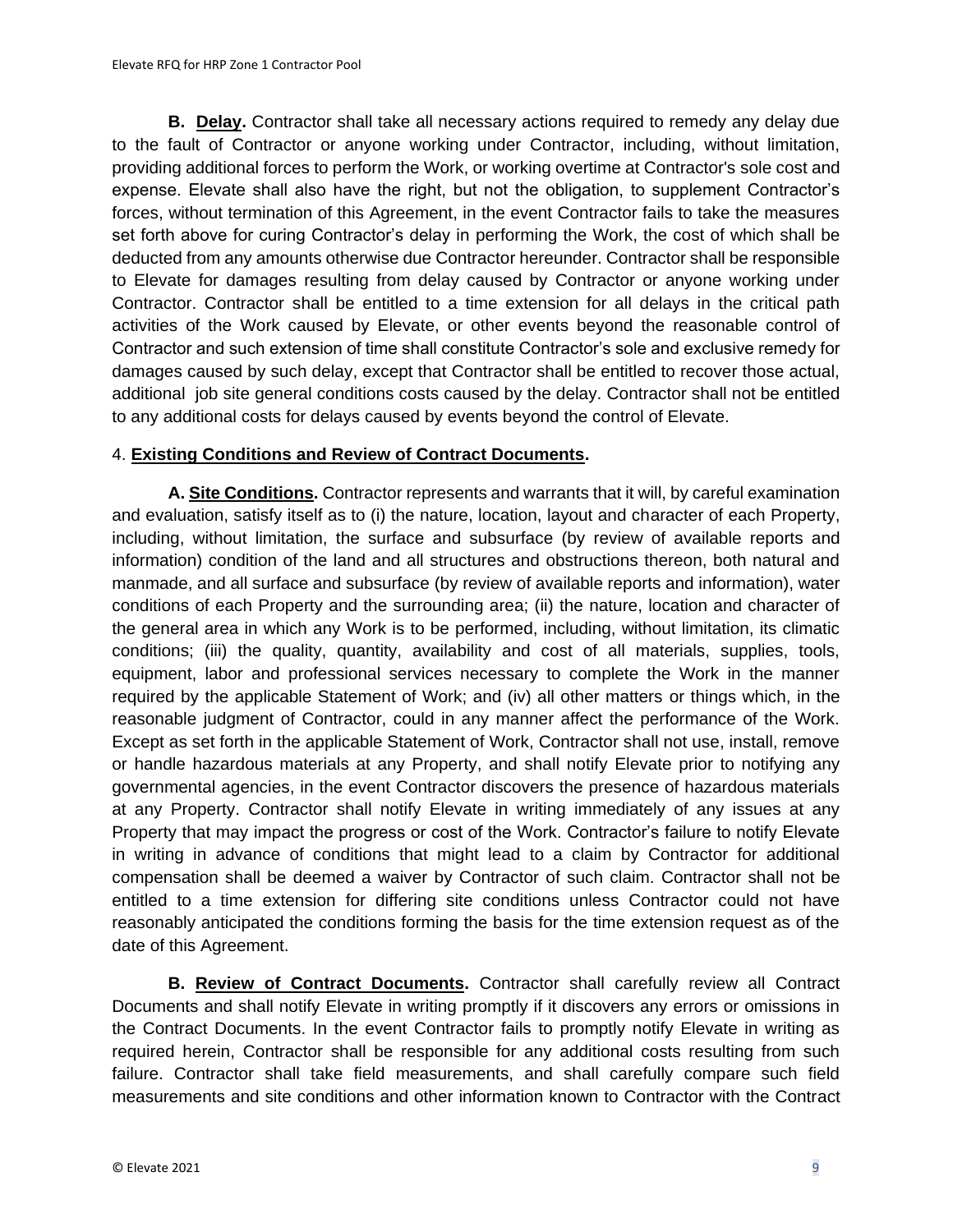Documents before proceeding with the applicable Work. Contractor shall report any errors or inconsistencies promptly in writing to Elevate, and shall be responsible for any costs from its failure to do so.

# **5. Site Management.**

**A.** Contractor acknowledges that Work may be performed at a location where Owner and others are residing. Therefore, Contractor shall follow the reasonable requirements of Elevate, CDOH and Owner and shall maintain good order among its agents and employees performing such Work, and shall be responsible for compliance with all applicable safety requirements, regulatory compliance and any limitations on hours of operation, staging and storage areas, construction parking, use and shutdown or interruption to the Property facilities and utilities, temporary signage, and ingress and egress to occupied Owner and tenant areas or common areas.

**B.** Contractor shall be completely responsible for all safety requirements relative to the Work. Contractor shall remove from each Work site any employee or subcontractor personnel that Elevate, CDOH or Owner deems to be detrimental to the ongoing operation and occupancy of a Project. In the event Contractor fails to keep the Project site free of unnecessary trash and debris from its operations, Elevate shall notify Contractor in writing, and if Contractor fails to cure the problem within twenty-four (24) hours of the written notice, Elevate may hire other forces to remove the trash and debris and charge the cost against any funds otherwise due to Contractor.

**6. Coordination of Work.** Contractor shall be responsible for overall coordination of the Work at each Property.

**7. Subcontractors.** No subcontractor or consultant of Contractor shall be permitted to perform any part of Contractor's Work without the written consent of Elevate. A subcontractor shall be removed from any Work site if Elevate reasonably determines that the subcontractor's work or activity is detrimental to the orderly progress of the Work. Contractor shall have complete and direct responsibility for the acts and omissions of Contractor's employees, agents, subcontractors, and consultants. Contractor shall ensure that the terms of each subcontract bind each subcontractor and supplier to the terms of this Agreement. Contractor shall promptly furnish Elevate with a written list of all subcontractors and suppliers retained for any Work. All subcontractors shall maintain the insurance described in **Exhibit B**.

**8. Insurance.** Contractor shall furnish and pay for the insurance required in **Exhibit B** hereto. Contractor shall, prior to the commencement of any Work, furnish to Elevate a certificate of insurance as evidence of the existence of such coverage. The policies shall provide for written notice of cancellation, lapse or material change to Elevate at least thirty (30) days in advance, and the certificate of insurance shall indicate that this provision has been included. Contractor's insurance shall be primary as to any insurance maintained by Elevate, CDOH and Owner.

**9. Taxes.** Contractor shall pay all sales taxes, use taxes, social security, old age benefit and unemployment compensation taxes and similar taxes or assessments upon the labor and materials furnished under this Agreement, as required by governmental agencies having jurisdiction over the Work. Contractor shall furnish Elevate with documentation concerning payment of taxes upon request.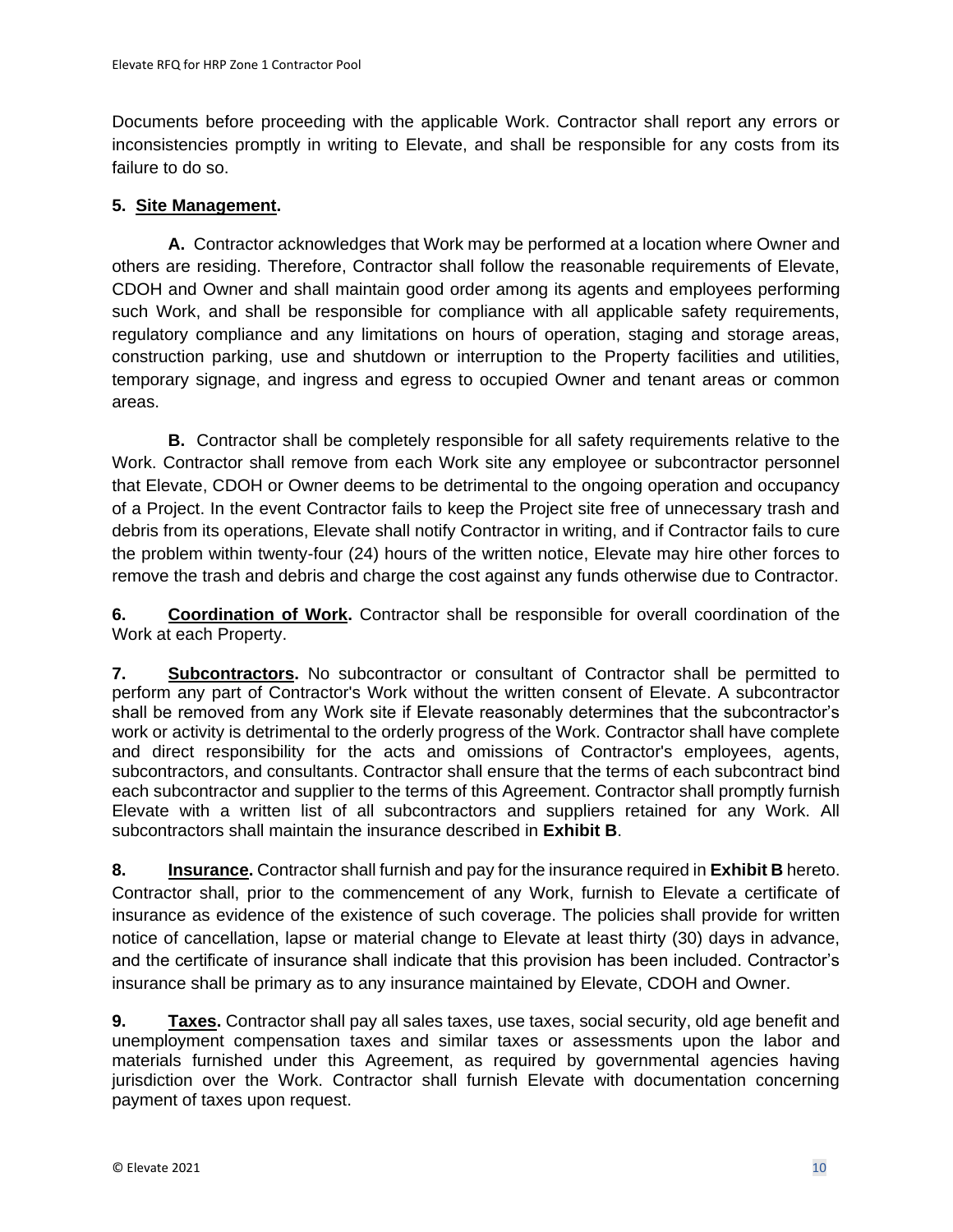**10. Applications for Payment.** Contractor shall submit to Elevate written invoices for payment in a form approved by Elevate in its reasonable discretion ("A**pplication for Payment**") showing the value of Work (on a percentage basis) completed to date, along with substantiating data and information as required by Elevate and/or the Program. A condition precedent to Contractor receiving payments is the delivery by Contractor to Elevate of a sworn statement and waivers of lien, in form approved by Elevate, from all subcontractors and suppliers who are furnishing labor, materials or services for the Work. To the extent approved by Elevate in accordance with the Contract Documents, and subject to withholding for improper performance of the Work, defective Work, claims or potential claims of unpaid subcontractors or suppliers, other damage to Elevate, or otherwise as provided in the Contract Documents, Contractor shall be paid no later than thirty (30) days after receipt of a properly presented Application for Payment. Final payment, shall be made to Contractor upon completion of the Work in strict accordance with the Contract Documents, acceptance of the Work by Elevate, issuance of any certificates and/or similar approval by relevant governmental agencies (which may include approval by CDOH), satisfaction of all conditions precedent contained in the Contract Documents, and certification from Contractor that all subcontractors, laborers, materialmen and suppliers have been paid in full, and receipt of final unconditional waivers of lien, in the form approved by Elevate, from Contractor and all subcontractors and suppliers furnishing labor, materials or services. Acceptance of final payment by Contractor shall constitute full waiver and release by Contractor of all claims against Elevate arising out of the Project. Contractor shall submit all warranties, guarantees, as-builts and other closeout documents as precondition to final payment and all warranties and guarantees submitted by Contractor shall be assignable to Elevate, or, at the option of Elevate, shall name Elevate and its tenant(s) as joint beneficiaries.

**11. Additional Compensation.** Any and all claims for additional compensation, extra work, delay, extensions of time, or loss, injury or damages of any kind, shall be submitted in writing by Contractor to Elevate within five (5) days after the occurrence giving rise to the claim, and a full explanation and accounting of same shall be provided in writing within ten (10) days thereafter; all claims not made in strict accordance with the terms of this Section shall be void. Any course of dealing hereinafter entered into which appears to change or modify the provisions of this Section or any other provision contained in the Contract Documents is deemed to have been entered into with full knowledge and understanding that such course of conduct shall not change or modify any provision of the Contract Documents and, most particularly, this Section.

**12. Compliance with Laws.** Contractor assumes all responsibility for complying with all federal, state and local statutes, ordinances, codes, rules and regulations that may apply to the Work, including, but not limited to, applicable CDBG requirements, the Illinois Wages of Employees on Public Works Act (820 ILCS 130/1-12)and all construction-related disability statutes, regulations and requirements. With respect to the latter requirements, Contractor acknowledges and agrees that all dimensions and requirements are strictly enforced and normal construction tolerances shall not excuse proper compliance with such requirements by Contractor. Contractor shall comply with all statutory and/or contractual safety requirements (including the Occupational Safety and Health Act (OSHA) and state equivalents thereof) applying to its Work and/or those initiated by Elevate or its insurance carriers, and report within twenty-four hours to Elevate any injury to persons or property at a Work site. Contractor shall conform to all requirements of the Immigration Reform and Control Act of 1986, including all substantive and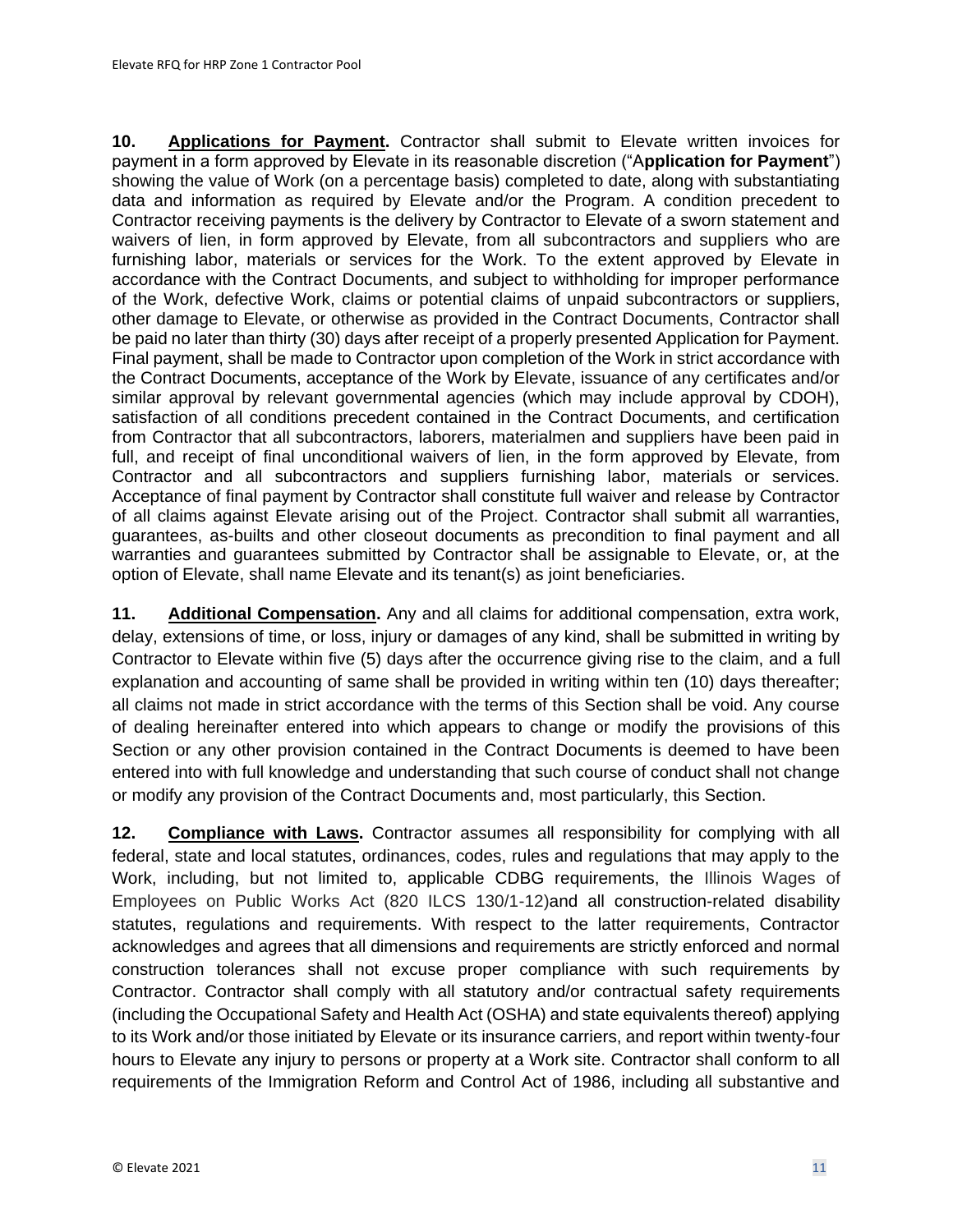clerical I-9 requirements, and shall comply with all such other applicable statutes or regulations regarding immigration.

### **13. Joint checks; Withholding.**

1. Elevate may, in its discretion, issue payment checks for portions of a progress payment or the final payment payable jointly to Contractor and any subcontractor, supplier or vendor. Without limiting the generality of the foregoing, if Contractor fails to pay for labor or services performed or materials or equipment supplied in connection with the Work, Elevate may, upon written notice to Contractor, make payments directly for any and all such labor, materials, or equipment and shall deduct the amount of such payment from the Contract Sum.

2. In addition to any other remedies available, in the event of and during any breach or default by Contractor to perform its obligations pursuant this Agreement, Elevate shall have the right, and Contractor expressly authorizes Elevate, to withhold such amounts and payments to Contractor as Elevate in good faith deems necessary to protect Elevate against or compensate Elevate for any damage, cost, expense and loss attributable to the foregoing, to cure any breach, default or failure to perform, or to assure the payment of claims of third persons. Elevate shall have the right to apply such sums in such manner as Elevate may in good faith deem necessary or proper to secure protection from or to satisfy such claims, and Elevate shall not be deemed in default by reason of withholding payment under this Agreement in good faith.

**14. Changes in the Work.** Contractor agrees to perform or implement any changes or modifications in the Work requested by Elevate in writing. In the event of a disagreement concerning a change made by Elevate, Contractor shall proceed with the Work as modified, on a "not to exceed" or "time and materials" basis, subject to the right of Contractor to make a claim as provided for in this Agreement. No payment will be made for extra work without a written change order signed by an authorized representative of Elevate prior to commencement of said work. Contractor shall not perform any work for, or at the direction of, Owner, a tenant or other person without the express written approval of Elevate. **The requirement of prior written authorization may not be waived, verbally or by conduct, by any Elevate representative or other person.**  In the event of changed work being performed on a "not to exceed" or "time and material" basis, Contractor shall submit for prior approval labor rates, overtime rates, unit prices and equipment rental rates relative to the changed work. All change order costs are subject to full audit, review and approval by Elevate. All labor rates, overtime rates, unit prices and equipment rental rates must be approved in advance, and there shall be no automatic mark-up for general conditions.

**15. Performance Requirements.** Unless otherwise explicitly specified in the applicable Statement of Work, Contractor shall:

- a. pay for and secure all permits and/or fees which may be required for the execution or completion of the Work.
- b. perform all cutting, fitting, patching, sleeving, grouting or sealing of its Work that may be required to integrate the Work.
- c. pay for all materials, equipment, labor or services used in, or in connection with, the performance of this Agreement, through the period covered by previous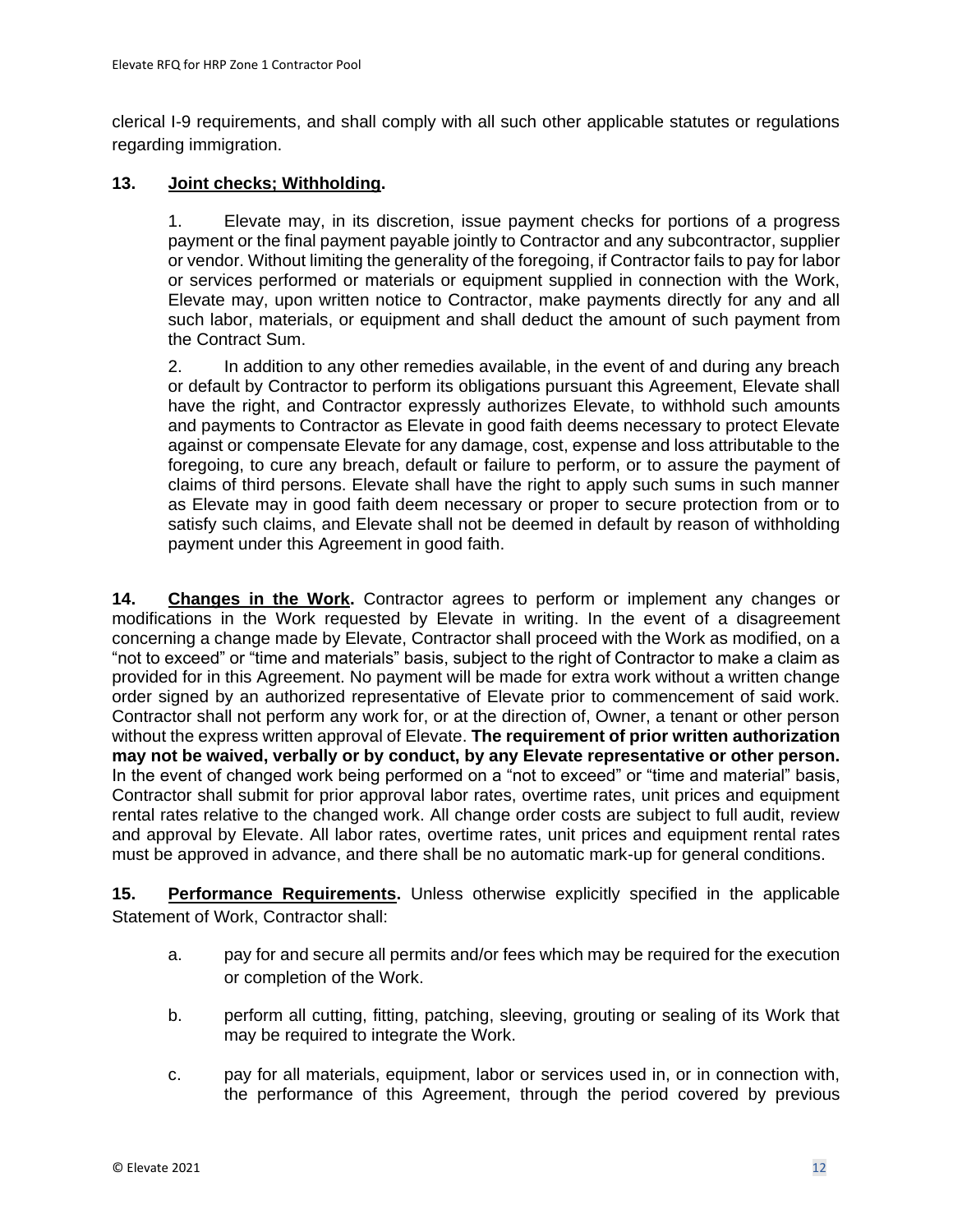payments received from Elevate, and furnish satisfactory evidence of Contractor's compliance with the terms of this Agreement, including the requirements of the Illinois Wages of Employees on Public Works Act (820 ILCS 130/1-12)regarding payment of prevailing wages.

- d. not assign this Agreement or any amounts due or to become due thereunder without the written consent of Elevate.
- e. supply all documents, permits, licenses and certificates required by agencies with jurisdiction over the Project. Contractor will provide copies of required permits, licenses, certificates and other documents to Elevate prior to beginning any Work, and as may otherwise be reasonably requested by Elevate.

**16. Submittals and Record Drawings.** If required for the Work, Contractor shall prepare, review, stamp with approval and submit all samples, shop drawings and product data as may be directed by Elevate, and shall not perform such Work without approved submittals. Contractor's submittal of shop drawings shall constitute a representation that Contractor has checked all relevant dimensions and other information in the drawings and specifications and that such shop drawings are accurate and consistent with the approved Contract Documents.

**17. Warranty.** Contractor warrants to Elevate that all materials and equipment furnished shall be new unless otherwise specified, and that all Work and materials furnished under this Agreement shall be of good quality, performed in a good and workmanlike condition, free from faults and defects and in conformance with the Contract Documents. Without limiting the foregoing, Contractor shall promptly make good, without cost to Elevate, CDOH or Owner, any and all defects that appear within the period specified for the Work set forth in **Exhibit C** hereto. This warranty obligation is cumulative and shall not serve to exclude other remedies of Elevate, CDOH and/or Owner under this Agreement or applicable law, or change applicable statutes of limitation.

**18. Contractor Default.** Contractor agrees that any one or more of the following shall permit Elevate to terminate this Agreement for cause hereunder: if Contractor fails (a) to begin, continue or complete the Work in accordance with this Agreement and the applicable Statement of Work; (b) to have sufficient number of personnel available and employed on the Work site or sufficient number of persons with the requisite skill for the Work; (c) to perform the Work in strict compliance with the Contract Documents upon inspection by Elevate or the City of Chicago; (d) to correct any defect, fault, or improper work after written notice to correct such matters; (e) to comply with any term, condition or covenant in this Agreement or as required by law in connection with the Work; or (f) to pay subcontractors, vendors and/or suppliers in a prompt and timely manner. Filing of a voluntary or involuntary petition in bankruptcy, or a general assignment for the benefit of creditors, shall be deemed a default under this Section. No waiver or indulgence by Elevate as to any default shall be deemed to be a waiver of Elevate's right to terminate this Agreement for any subsequent or continuing default.

**19. Termination.** In the event Elevate is entitled to terminate this Agreement for cause as set forth herein, Elevate shall give Contractor written notice of Contractor's default, and Contractor shall have five (5) days from the date of the notice to cure the default, or diligently commence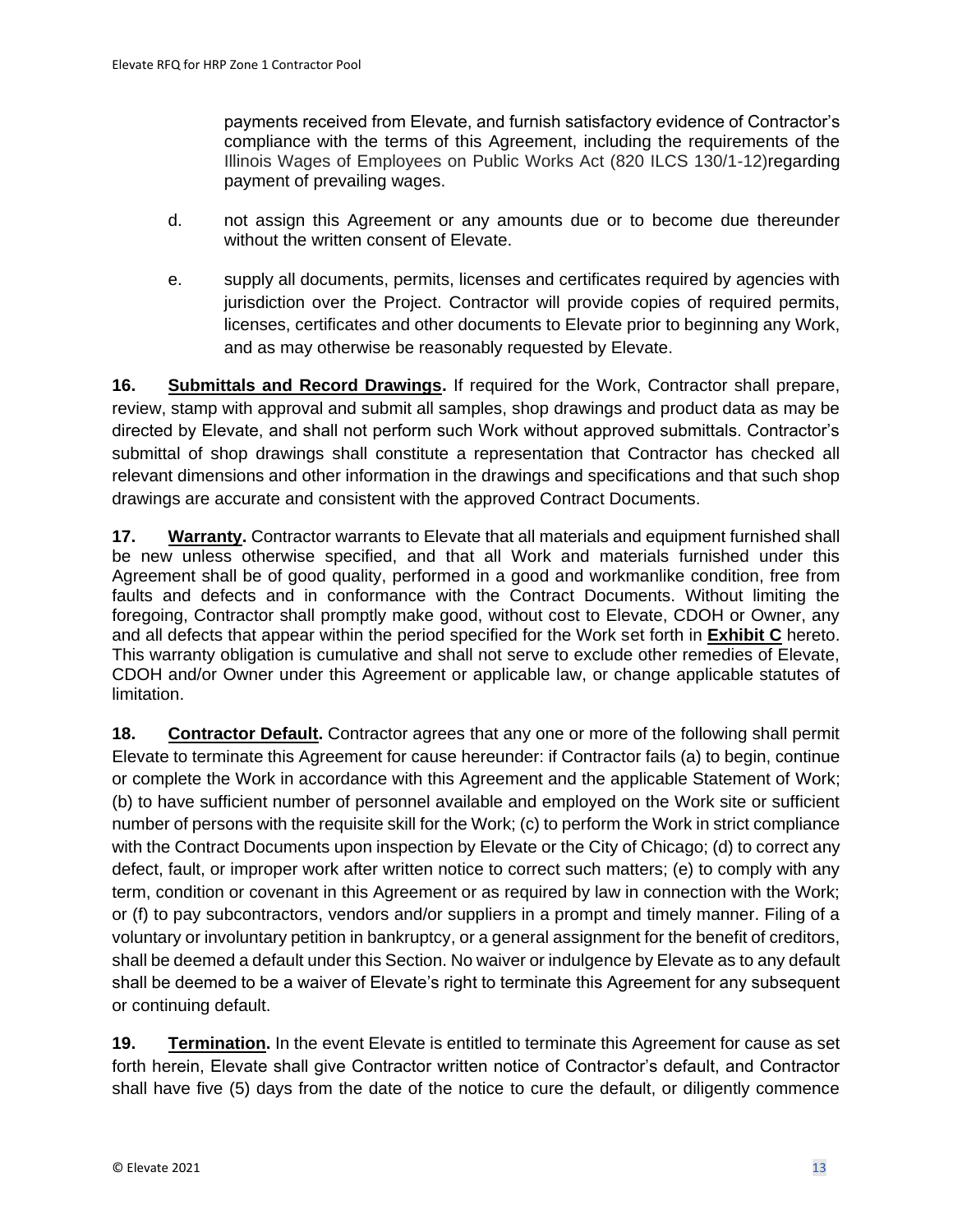curing the default in the event it cannot be cured within the five (5) day period. Upon failure of Contractor to correct and cure, or commence curing, the default within five (5) days, Elevate may notify Contractor in writing that this Agreement is terminated, and Elevate may, but will not be obligated to, complete the Work with other forces. Contractor shall immediately cease working upon termination, and terminate all contracts or commitments not assigned to Elevate hereunder. In the event of termination, Contractor consents to the assignment of its subcontract and supplier contracts to Elevate if requested by Elevate, and Contractor shall ensure that such contracts are assignable to Elevate. Elevate shall be entitled to hold all contract balances hereunder until the Work is fully completed by others, and all costs and damages suffered by Elevate as a result of Contractor's default may be deducted from the applicable contract balance. In the event any of the contract sum under the applicable Statement of Work remains, the remainder shall be paid to Contractor. In the event the remaining contract funds are not sufficient to cover the costs and damages of Elevate, Contractor shall pay the difference to Elevate. The remedies to Elevate provided herein shall be cumulative and not a limitation of any and all remedies which Elevate may have by law or equity. Elevate reserves the right to terminate this Agreement for its convenience upon ten (10) days' written notice, in which event Contractor shall be paid the reasonable cost of Work properly performed (including earned overhead and profit), but shall not be entitled to recover lost profits, or incidental and consequential damages. Contractor agrees to immediately provide Elevate with access to all Project records and documents upon termination for any reason.

**20. Indemnification.** Contractor shall be responsible for all injury or damages of any kind, including damage to existing facilities or property, arising out of the Work or any activities undertaken by Contractor hereunder or otherwise in connection with the Program, and Contractor shall to the fullest extent permitted by law defend, indemnify and hold harmless Elevate, CDOH, Owner and their direct and indirect parents and subsidiaries, any of their affiliated agencies and/or entities, successors and assigns and any current or future director, officer, agent, employee, partner, member, contractor, consultant, lender and tenant of any of them from and against any and all claims, damages, losses, liabilities, suits, expenses, citations and fines (including attorney's fees and legal expenses) arising out of or in any way connected with any Work, to the extent they arise out of death, sickness, disease or injury as to any person, or injury to any property, except for claims caused by the sole negligence of an indemnitee hereunder. In the event the law of the State of Illinois s located does not allow the above-referenced indemnity, this Section (Indemnification) shall be construed as providing for the broadest indemnity by Contractor as permitted by law. Contractor shall deliver all Work free and clear of all liens, claims and encumbrances, and shall defend, indemnify and hold harmless Elevate, CDOH and Owner from all such liens, claims and encumbrances arising out of Contractor's performance of any Work (including any work of any of Contractor's employees, agents, subcontractors or consultants) including attorney's fees and litigation expenses incurred by Elevate, CDOH and/or Owner as a result of such claims. Contractor shall bond off or otherwise discharge any lien or encumbrance filed against any Property within ten (10) days of written demand by Elevate, whether or not Contractor believes the claim is valid.

**21. Bonds.** If requested by Elevate, Contractor shall provide performance and payment bonds in the form required by Elevate and/or CDOH.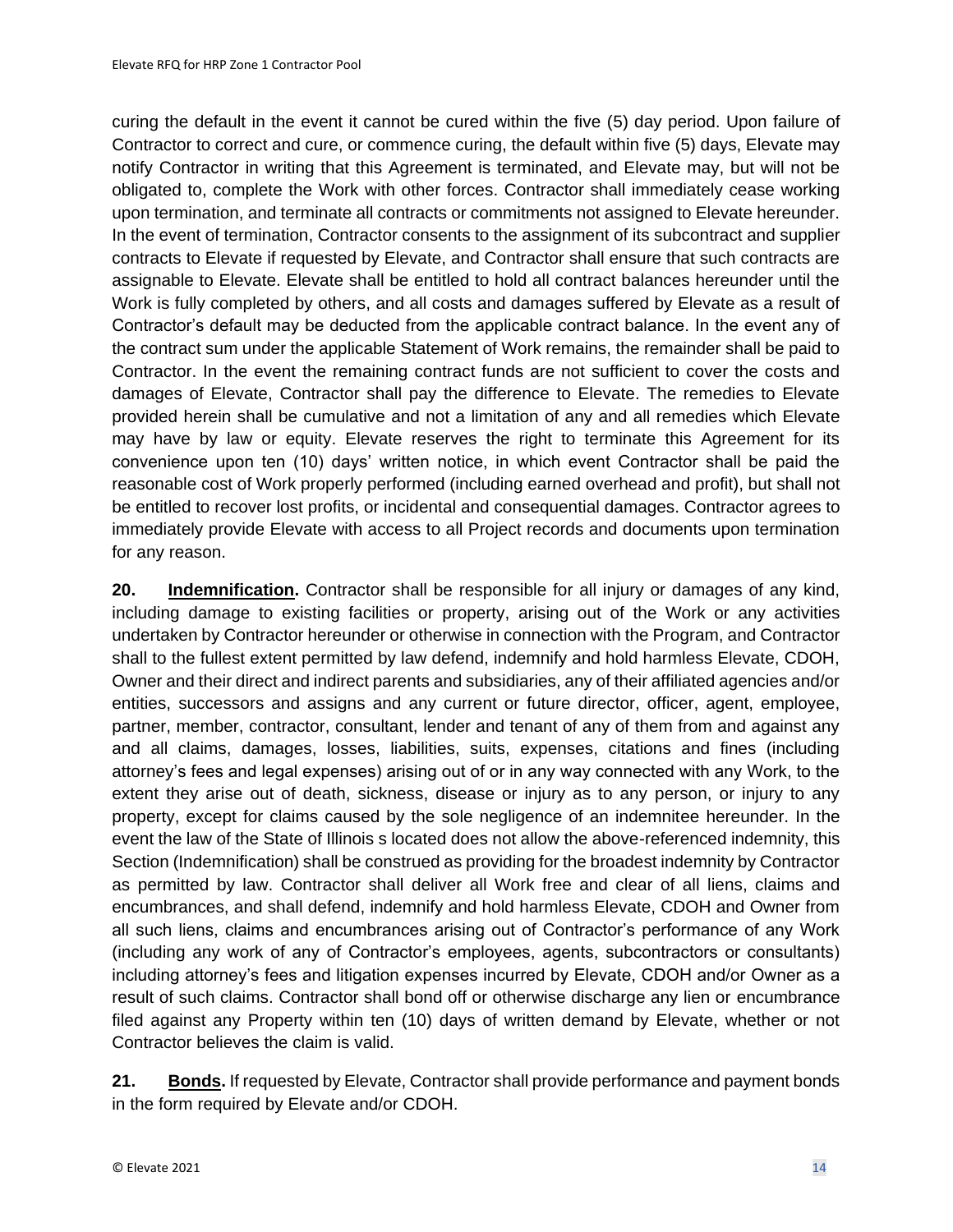**22. Entire Agreement.** This Agreement, which includes the exhibits referenced herein and attached hereto, sets forth the entire understanding and agreement of the parties with respect to the subject matter of this Agreement and each Statement of Work, and supersedes all prior agreements, representations, warranties, understandings and commitments of the parties, whether oral or written, with respect thereto.

**23. Assignment.** This Agreement may not be assigned, in whole or in part, by Contractor without the prior written consent of Elevate. Elevate may freely assign this Agreement to any affiliate or to any other assignee; provided that any such assignee (or other affiliate) agrees in writing to fulfill all obligations of Elevate under this Agreement.

**24. Governing Law; Disputes.** This Agreement shall be governed by, construed and enforced in accordance with the laws of the State of Illinois without regard to its choice of law or conflicts of laws provisions. The parties hereby waive trial by jury. If either party shall institute any action or proceeding against the other relating to the provisions of this Agreement, the prevailing party in the action or proceeding shall be entitled to recover all reasonable costs and attorneys' fees from the unsuccessful party.

**25. Waivers; Modification; Amendment.** No waiver, modification or amendment of any term or condition of this Agreement shall be valid or of any force or effect unless made in writing, signed by the parties hereto or their duly authorized representatives, and specifying with particularity the nature and extent of such waiver, modification or amendment and the Property or Properties to which it applies. The failure of a party at any time to exercise any of its rights or options under this Agreement shall not be construed to be a waiver of such rights or options or prevent such party from subsequently asserting or exercising such rights or options, nor shall it be construed, deemed or interpreted as a waiver of, or acquiescence in, any such breach or default or of any similar breach or default occurring later.

**26. Independent Contractor.** The parties are independent contractors with respect to one another and this Agreement, and shall not be construed to be the agent of the other under any circumstances. Neither party shall make any express or implied agreements, warranties, guarantees or representations, or incur any debt in the name of or on behalf of the other, or be obligated by or have any liability under any agreement or representations made by the other that are not expressly authorized in writing.

**27. Force Majeure.** Neither party shall be liable for any delay or failure to perform its obligations under this Agreement, except for the obligation to pay, if such delay or failure is caused by a force beyond such party's control.

**28. Order of Precedence.** In the event of a conflict between any term or condition of this Agreement and any term or condition of the RFP, the Statement of Work or any other Contract Document, the order of precedence will be as follows:

- A. this Agreement
- B. the applicable Statement of Work
- C. the applicable Contract Documents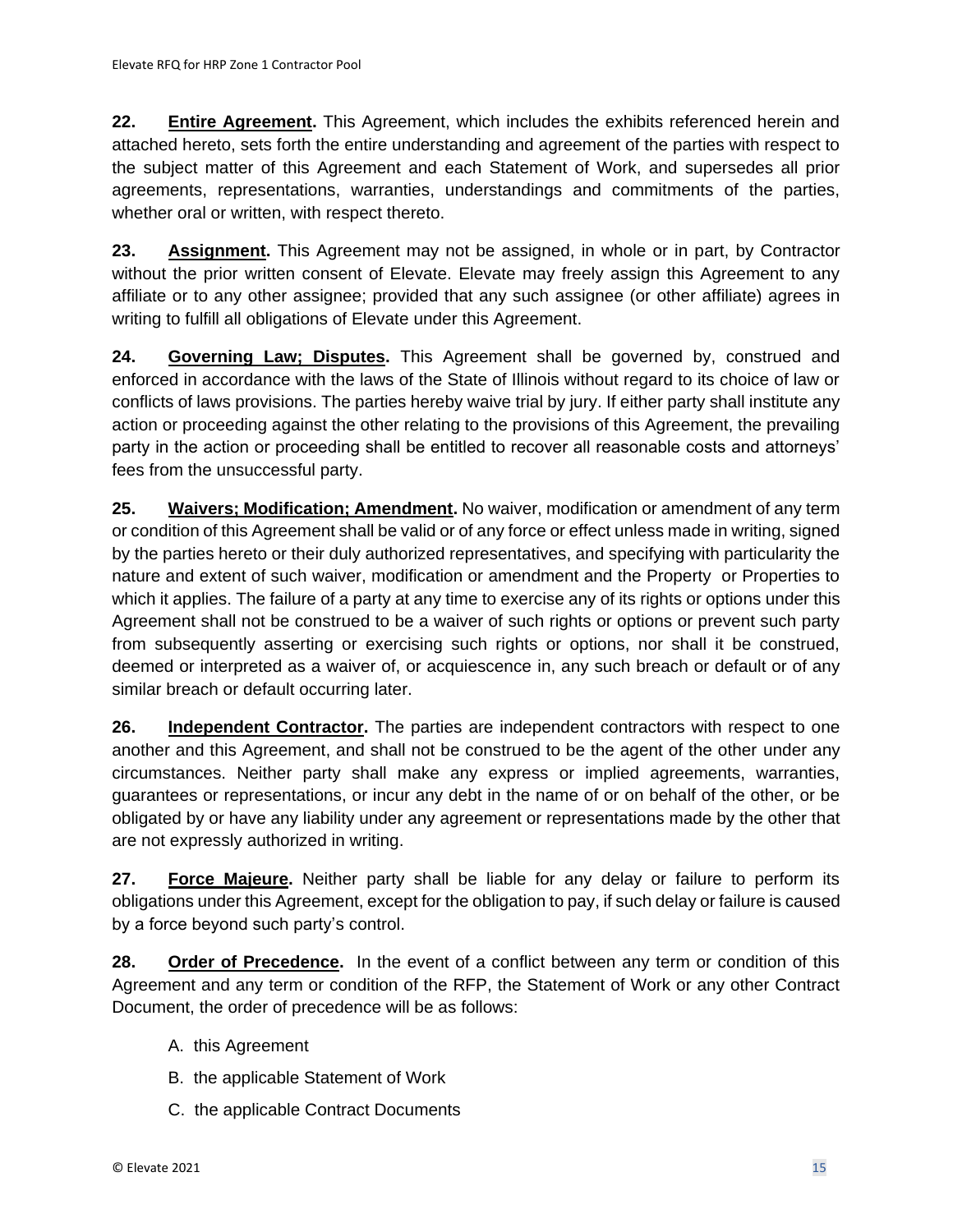D. the RFP

**29. Counterparts.** This Agreement may be executed in any number of counterparts and by different parties on separate counterparts, each of which, when executed and delivered, shall be deemed to be an original, and all of which, when taken together, shall constitute but one and the same Agreement. Delivery of an executed counterpart of this Agreement by electronic mail or telefacsimile shall be equally as effective as delivery of a manually executed counterpart of this Agreement. Any party delivering an executed counterpart of this Agreement electronically or by telefacsimile shall also deliver a manually executed counterpart of this Agreement; provided, however, the failure to deliver a manually executed counterpart shall not affect the validity, enforceability and binding effect of this Agreement.

[Remainder of page intentionally left blank.]

**IN WITNESS WHEREOF**, this Master General Contractor Agreement has been duly executed by the authorized representatives of the parties hereto as of the Effective Date.

### ELEVATE ENERGY

By:

Name: when the contract of the contract of the contract of the contract of the contract of the contract of the contract of the contract of the contract of the contract of the contract of the contract of the contract of the

Title: **The Community of the Community of the Community of the Community of the Community of the Community of the Community of the Community of the Community of the Community of the Community of the Community of the Commun** 

# [INSERT CONTRACTOR LEGAL NAME]

By:

Name:

Title: **The Community of the Community of the Community of the Community of the Community of the Community of the Community of the Community of the Community of the Community of the Community of the Community of the Commun**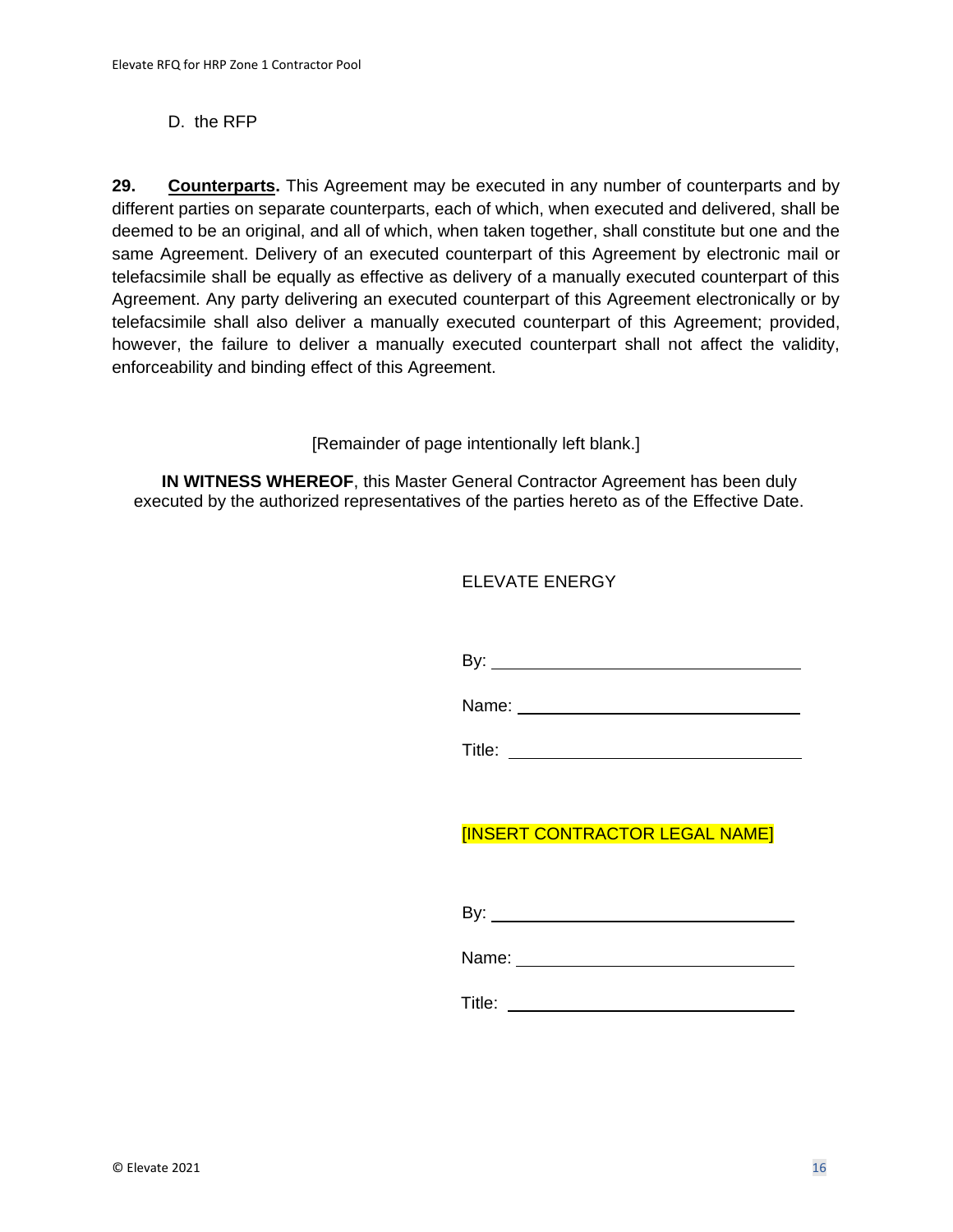# **EXHIBIT A FORM STATEMENT OF WORK**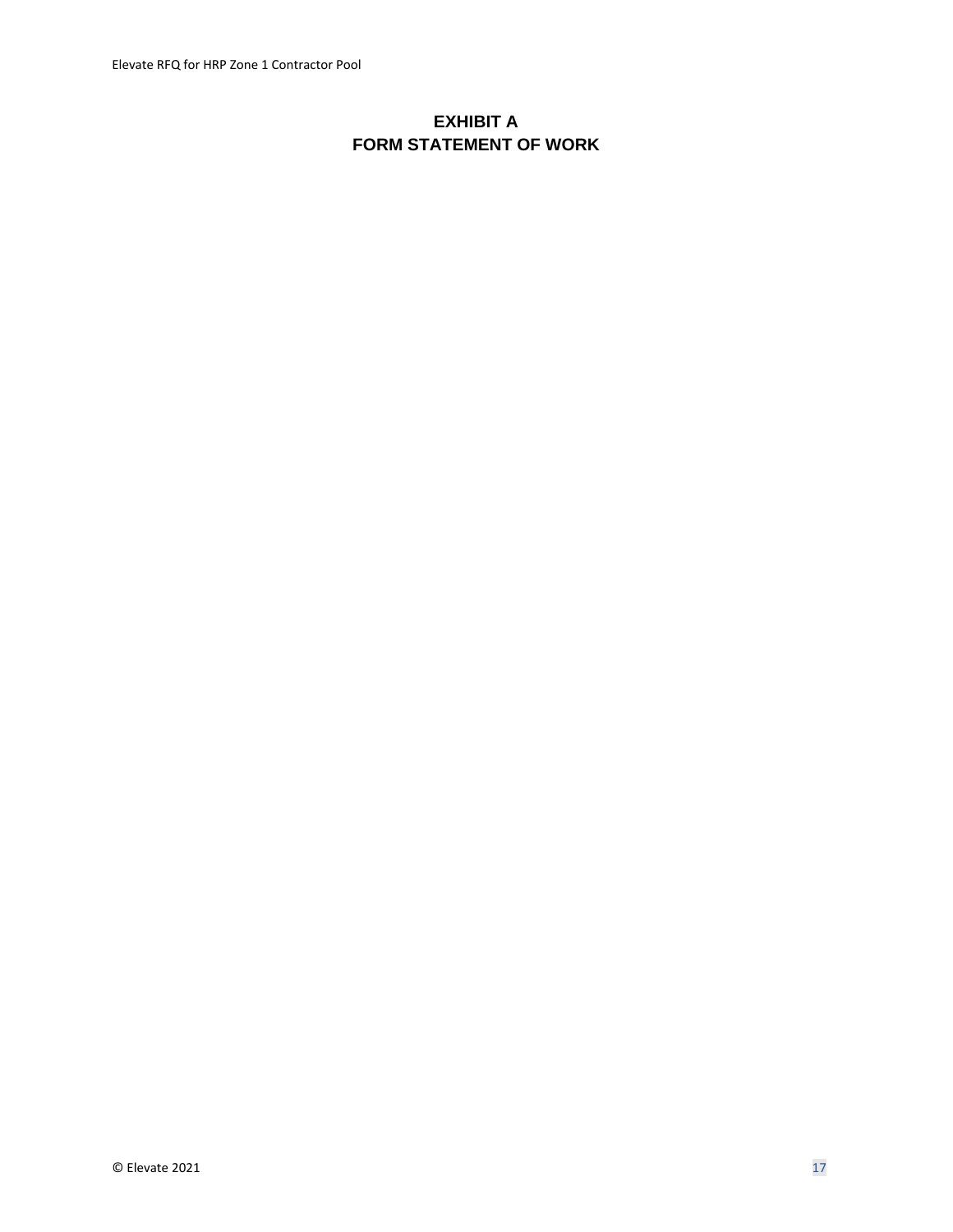#### **EXHIBIT B INSURANCE REQUIREMENTS**

#### **A. INSURANCE REQUIRED OF CONTRACTOR**

Contractor must provide and maintain at Contractor's own expense, during the term of the Agreement and during the time period following expiration if Contractor is required to return and perform any work, services or operations, the insurance coverages and requirements specified below, insuring all work, services, or operations related to the Agreement.

#### 1) Workers Compensation and Employers Liability (Primary and Umbrella)

Workers Compensation Insurance, as prescribed by applicable law covering all employees who are to provide work, services or operations under this Agreement and Employers Liability coverage with limits of not less than \$1,000,000 each accident; \$1,000,000 disease-policy limit; and \$1,000,000 disease each employee, or the full per occurrence limits of the policy, whichever is greater.

Contractor may use a combination of primary and excess/umbrella policy/policies to satisfy the limits of liability required herein. The excess/umbrella policy/policies must provide the same coverages/follow form as the underlying policy/policies Coverage.

#### 2) Commercial General Liability (Primary and Umbrella)

Commercial General Liability Insurance or equivalent must be maintained with limits of not less than \$1,000,000 per occurrence, or the full per occurrence limits of the policy, whichever is greater, for bodily injury, personal injury, and property damage liability. Coverages must include but not be limited to the following: All premises and operations, products/completed operations, separation of insureds, defense, professional services exclusion deleted, and contractual liability (not to include Endorsement CG 21 39 or equivalent).

Elevate, the City of Chicago, each Owner and other entities as required by Elevate or the City of Chicago (each an "**Additional Insured**" and collectively, the "**Additional Insureds**") must be provided additional insured status with respect to liability arising out of Contractor's work, services or operations performed on behalf of Elevate and/or the City of Chicago. The Additional Insureds' additional insured status must apply to liability and defense of suits arising out of Contractor's acts or omissions, whether such liability is attributable to the Contractor or to any Additional Insured on an additional insured endorsement form acceptable to the City of Chicago. The full policy limits and scope of protection also will apply to the Additional Insureds, each as an additional insured, even if they exceed the Additional Insureds' minimum limits required herein. Contractor's liability insurance must be primary without right of contribution by any other insurance or selfinsurance maintained by or available to Elevate and the City of Chicago.

Contractor may use a combination of primary and excess/umbrella policy/policies to satisfy the limits of liability required herein. The excess/umbrella policy/policies must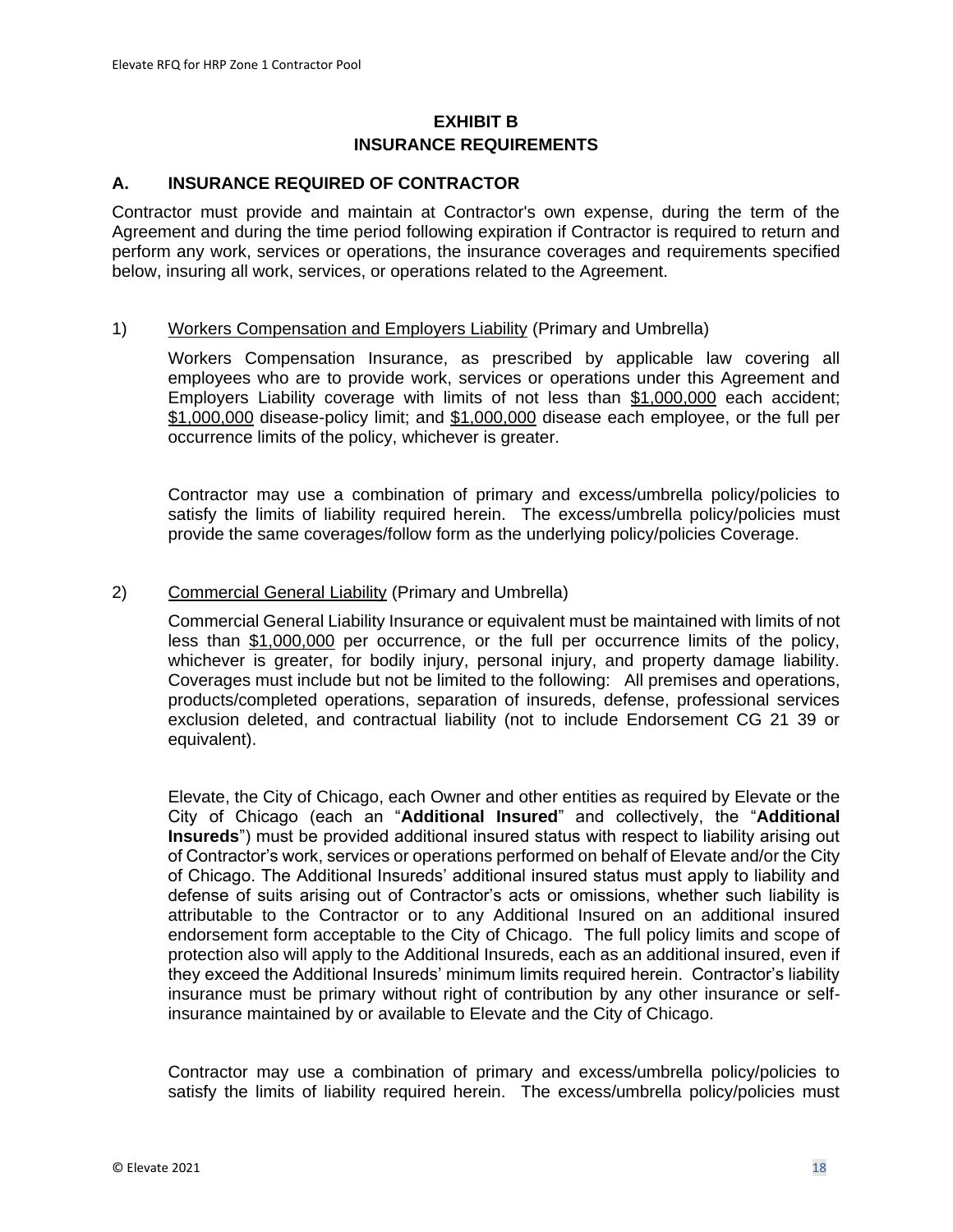provide the same coverages/follow form as the underlying policy/policies.

#### 3) Automobile Liability (Primary and Umbrella)

When any motor vehicles (owned, non-owned and hired) are used in connection with work, services, or operations to be performed, Automobile Liability Insurance must be maintained by the Contractor with limits of not less than \$1,000,000 per occurrence or the full per occurrence limits of the policy, whichever is greater, for bodily injury and property damage. The City is to be added as an additional insured on a primary, non-contributory basis.

Contractor may use a combination of primary and excess/umbrella policy/policies to satisfy the limits of liability required herein. The excess/umbrella policy/policies must provide the same coverages/follow form as the underlying policy/policies.

#### 3) Excess/Umbrella

Excess/Umbrella Liability Insurance must be maintained with limits of not less than \$2,000,000 per occurrence, or the full per occurrence limits of the policy, whichever is greater. The policy/policies must provide the same coverages/follow form as the underlying Commercial General Liability, Automobile Liability, Employers Liability and Completed Operations coverage required herein and expressly provide that the excess or umbrella policy/policies will drop down over reduced and/or exhausted aggregate limit, if any, of the underlying insurance. The Excess/Umbrella policy/policies must be primary without right of contribution by any other insurance or self-insurance maintained by or available to the City.

Contractor may use a combination of primary and excess/umbrella policies to satisfy the limits of liability required in sections A.1, A.2, A.3 and A.4 herein.

#### 4) Professional Liability

If Contractor performs any architectural, engineering, construction management or other professional work, services, or operations in connection with this Agreement, Professional Liability Insurance covering acts, errors, or omissions must be maintained with limits of not less than \$500,000 Coverage must include, but not be limited to, technology errors and omissions and pollution liability if environmental site assessments are conducted. When policies are renewed or replaced, the policy retroactive date must coincide with, or precede, start of work on the Agreement. A claims-made policy which is not renewed or replaced must have an extended reporting period of two (2) years.

#### 5) Contractors Pollution Liability

Contractor must maintain Contractor's Pollution Liability when any Subcontractor's work, services, or operations performed involves a potential pollution risk that may arise from the operations of Subcontractor's scope of services, Contractors Pollution Liability must be provided or caused to be provided, covering bodily injury, property damage and other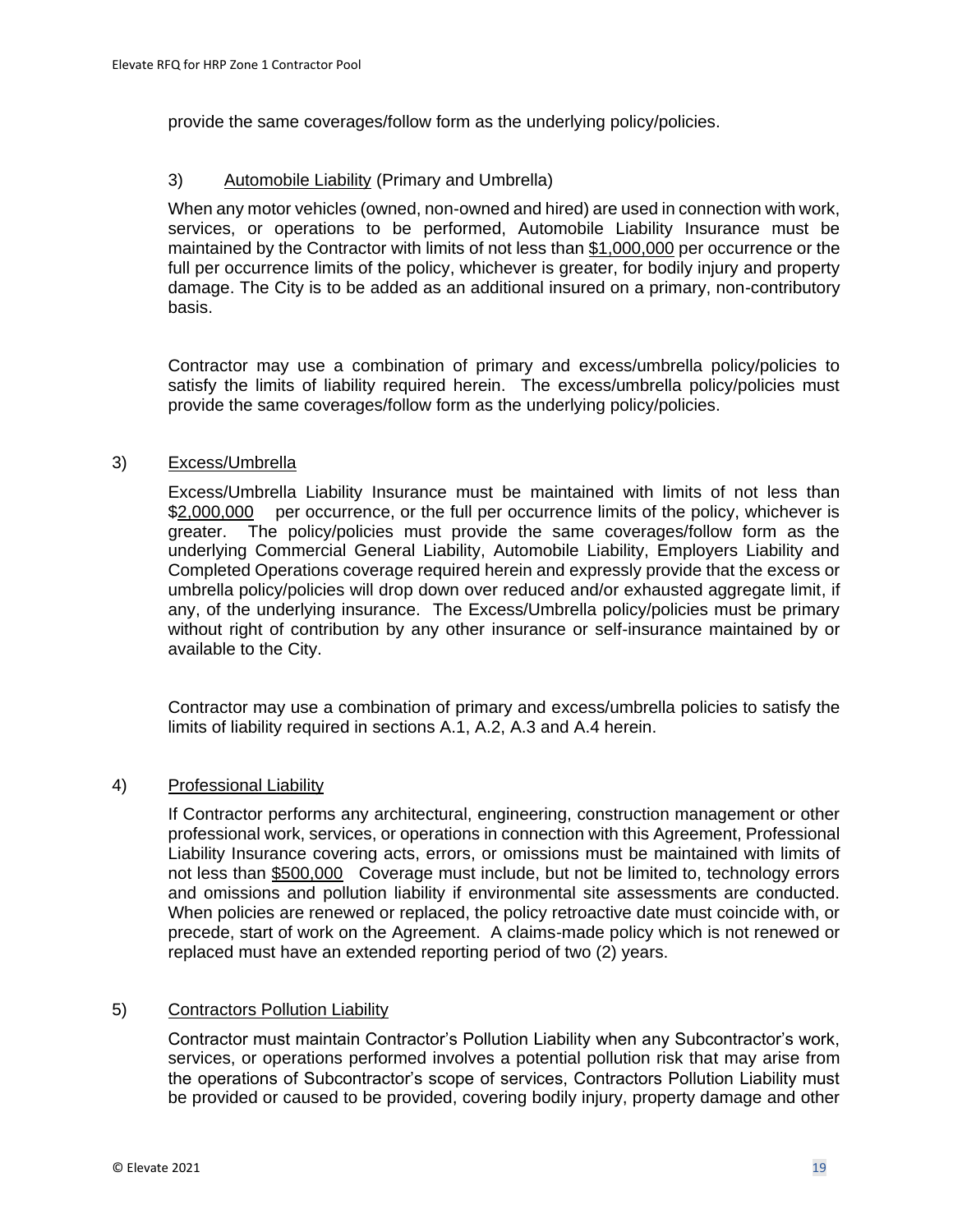losses caused by pollution conditions with limits of not less than \$1,000,000 per occurrence. Coverage must include but not be limited to completed operations, contractual liability, defense, excavation, environmental cleanup, remediation and disposal and if applicable, include transportation and non-owned disposal coverage. When policies are renewed or replaced, the policy retroactive date must coincide with or precede, start of work on the Agreement. A claims-made policy which is not renewed or replaced must have an extended reporting period of two (2) years. The City is to be named as an additional insured.

6) Builders Risk

Contractor must provide an All-Risk Builders Risk Insurance at replacement cost when Subcontractor undertakes any construction, including improvements, betterments, and/or repairs for materials including off-site materials, supplies, equipment, machinery and fixtures that are or will be part of the permanent project. Coverages must include, but are not limited to, the following: in-transit, equipment breakdown, earth movement, flood, water including overflow, leakage, sewer backup or seepage, utility services, damage to existing property, scaffolding, false work, fences, and temporary structures, collapse, debris removal, faulty workmanship or materials, cold testing, extra expense, ordinance or law for increased cost of construction. The City is to be named as an additional insured and loss payee as its interest may appear.

### 7) Environmental and Asbestos Abatement Liability

If the Subcontractor's scope of work involves the removal of asbestos, the removal/replacement of underground tanks, or the removal of toxic chemicals and substances, the Subcontractor must provide the following minimum limits of liability, for such exposures subject to requirements and approval of the City: \$1,000,000 per Claim/Aggregate.

#### **B. Additional Requirements**

Evidence of Insurance. Contractor must furnish Elevate with original certificates of insurance and additional insured endorsement, or other evidence of insurance, to be in force on the date of this Agreement, and renewal certificates of insurance and endorsement, or such similar evidence, if the coverages have an expiration or renewal date occurring during the term of this Agreement. Contractor must submit evidence of insurance prior to execution of this Agreement. The receipt of any certificate does not constitute agreement by Elevate that the insurance requirements in the Agreement have been fully met or that the insurance policies indicated on the certificate are in compliance with all requirements of Agreement. The failure of Elevate to obtain, nor Elevate's receipt of, or failure to object to a non-complying insurance certificate, endorsement or other insurance evidence from Contractor its insurance broker(s) and/or insurer(s) will not be construed as a waiver by Elevate of any of the required insurance provisions. Contractor must advise all insurers of the Agreement provisions regarding insurance. Elevate in no way warrants that the insurance required herein is sufficient to protect Contractor for liabilities which may arise from or relate to the Agreement. Elevate reserves the right to obtain complete, certified copies of any required insurance policies at any time.

Failure to Maintain Insurance. Failure of the Contractor to comply with required coverage and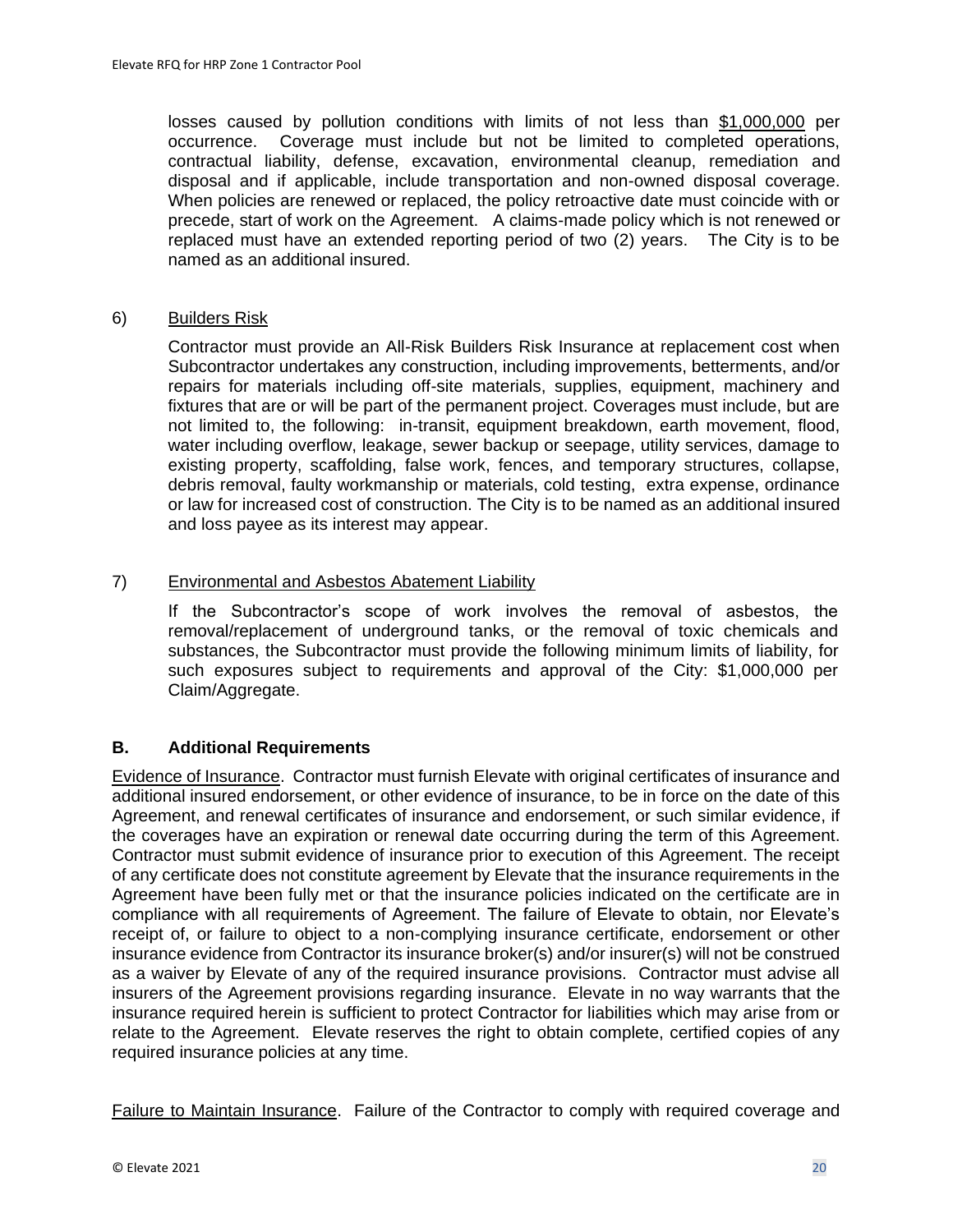.

terms and conditions outlined herein will not limit Contractor's liability or responsibility nor does it relieve Contractor of the obligation to provide insurance as specified in this Agreement. Nonfulfillment of the insurance conditions may constitute a violation of the Agreement, and Elevate retains the right to suspend this Agreement until proper evidence of insurance is provided, or the Agreement may be terminated.

Notice of Material Change, Cancellation or Non-Renewal. Contractor must provide for thirty (30) days' prior written notice to be given to Elevate in the event coverage is substantially changed, canceled or non-renewed and ten (10) days prior written notice for non-payment of premium.

Deductibles and Self-Insured Retentions. Any deductibles or self-insured retentions on referenced insurance coverages must be borne by Contractor.

Waiver of Subrogation. Contractor hereby waives its rights and agrees to require their insurers to waive their rights of subrogation against Elevate under all required insurance herein for any loss arising from or relating to this Agreement. Contractor agrees to obtain any endorsement that may be necessary to affect this waiver of subrogation, but this provision applies regardless of whether or not Elevate received a waiver of subrogation endorsement for Contractor's insurer(s).

Contractor's Insurance Primary. All insurance required of Contractor under this Agreement must be endorsed to state that Contractor's insurance policy is primary and not contributory with any insurance procured or maintained by Elevate.

No Limitation as to Contractor's Liabilities. The coverages and limits furnished by Contractor in no way limit or restricts the Contractor's liabilities and responsibilities specified within this Agreement or by law.

No Contribution by Elevate. Any insurance or self-insurance programs maintained by Elevate do not contribute with insurance provided by Contractor under this Agreement.

Insurance not Limited by Indemnification. The required insurance to be carried is not limited by any limitations expressed in the indemnification language in this Agreement or any limitation placed on the indemnity in this Agreement given as a matter of law.

Insurance and Limits Maintained. If Contractor maintains higher limits and/or broader coverage than the minimums shown herein, Elevate requires and must be entitled the higher limits and/or broader coverage maintained by Contractor. Any available insurance proceeds in excess of the specified minimum limits of insurance and coverage must be available to Elevate.

Joint Venture or Limited Liability Company. If Contractor is a joint venture or limited liability company, the insurance policies must name the joint venture or limited liability company as a Named Insured.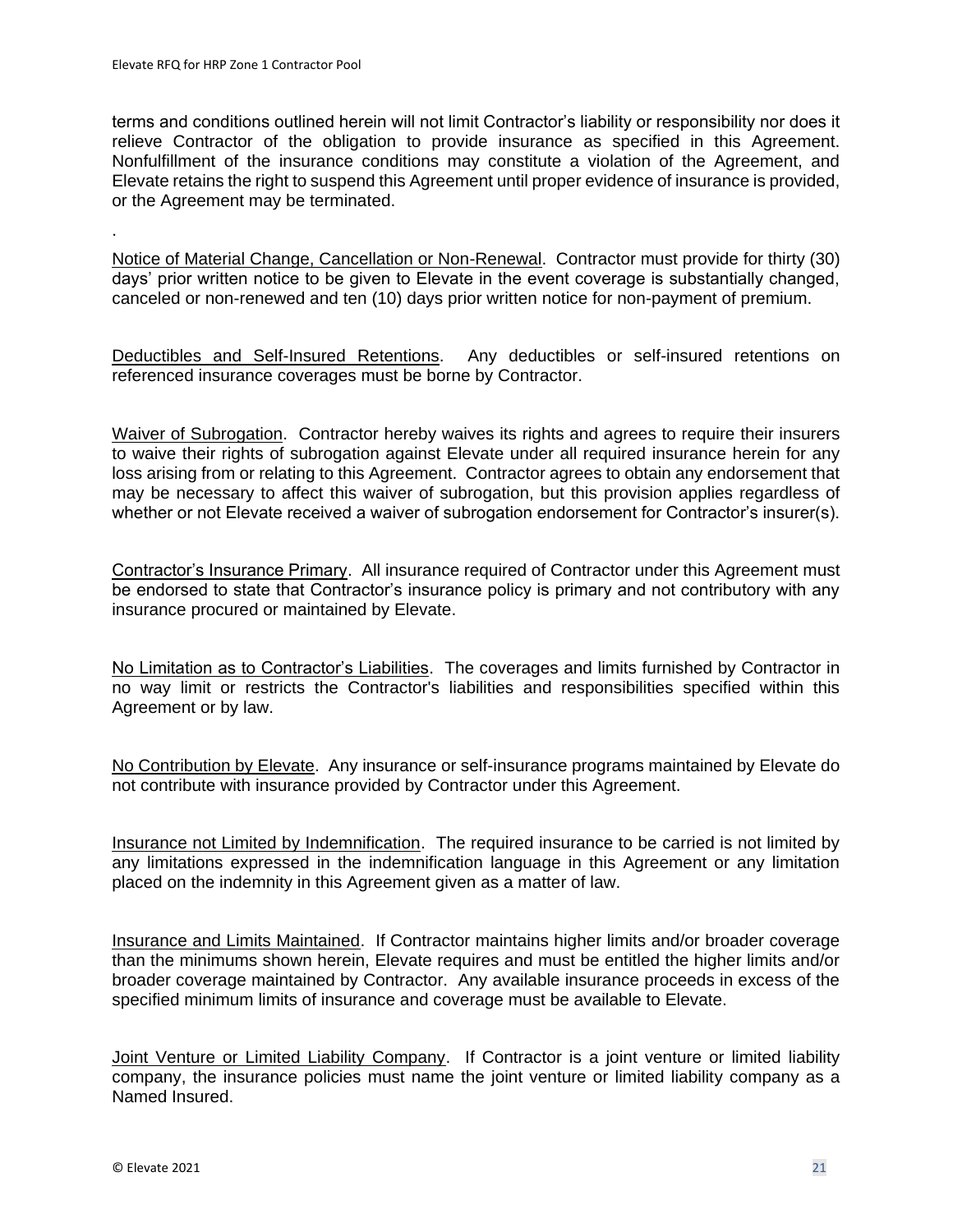Other Insurance obtained by Contractor If Contractor desires additional coverages, the Contractor will be responsible for the acquisition and cost.

Insurance required of Subcontractors. Contractor must name its subcontractor(s) as a named insured(s) under Contractor's insurance or Contractor will require each subcontractor to provide and maintain Commercial General Liability, Commercial Automobile Liability, Worker's Compensation and Employers Liability Insurance and when applicable Excess/Umbrella Liability Property and Professional Liability Insurance with coverage at least as broad as is outlined in Section A, Insurance Required of Contractor. Contractor must determine if its subcontractor(s) must also provide any additional coverage or other coverage outlined in Section A, Insurance Required of Contractor. Contractor is responsible for ensuring that each of its subcontractor(s) has named Elevate and the City of Chicago as additional insureds where required on an additional insured endorsement form acceptable to Elevate. Contractor is also responsible for ensuring that each subcontractor has complied with the required coverage and terms and conditions outlined in this Section B, Additional Requirements. When requested by Elevate, Contractor must provide to Elevate certificates of insurance and additional insured endorsements or other evidence of insurance. Failure of any subcontractor to comply with required coverage and terms and conditions outlined herein will not limit Contractor's liability or responsibility.

City's Right to Modify. Notwithstanding any provisions in the Agreement to the contrary, the City of Chicago including any department thereof, maintains the right to modify, delete, alter or change these requirements. Elevate will promptly notify Contractor in wring of any such change. Contractor agrees to comply with any such change and to provide Elevate with written evidence of Contractor's compliance therewith.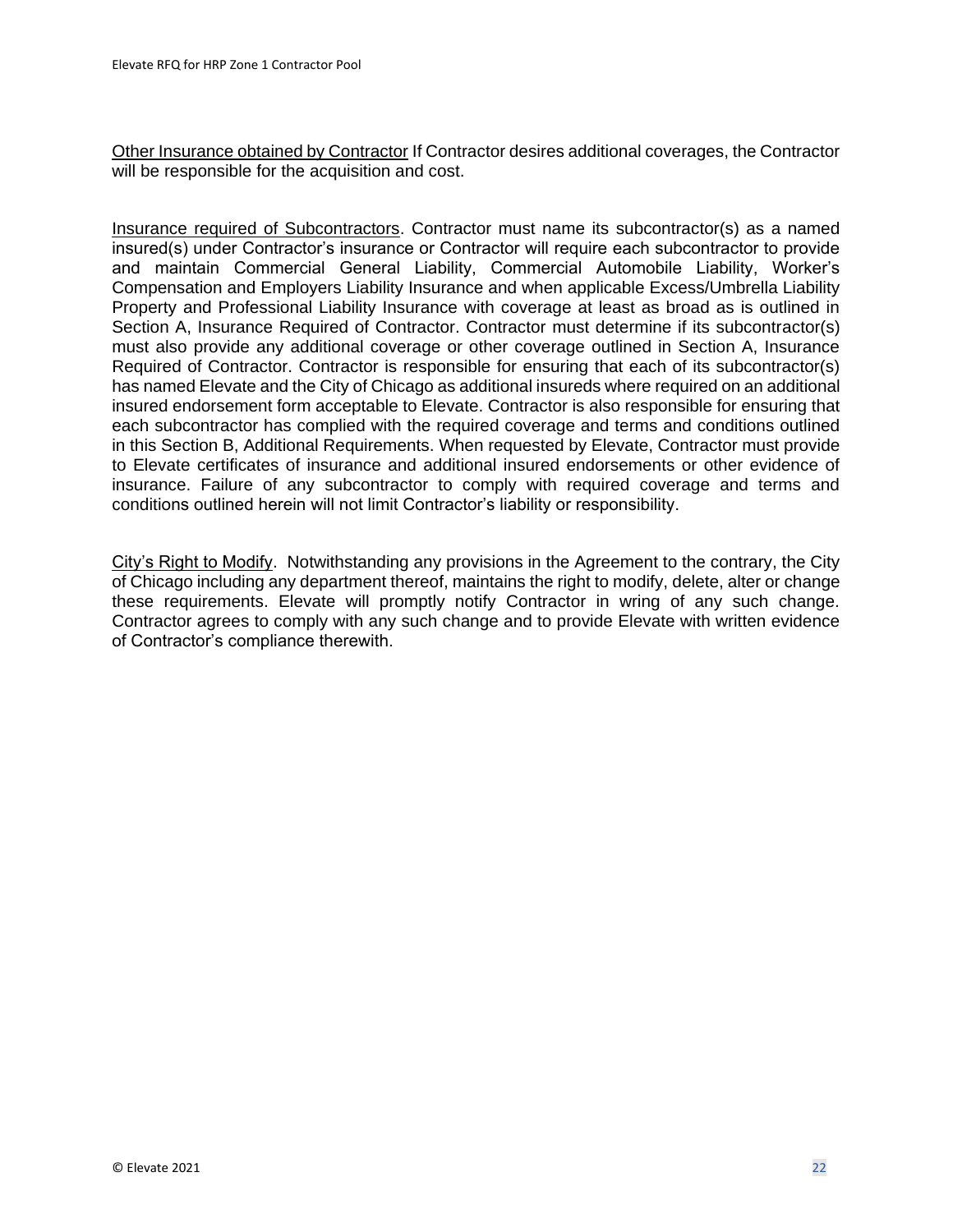# **EXHIBIT C**

#### **CITY OF CHICAGO REQUIREMENTS**

**1. Warranty Requirements.** Contractor warrants that all materials and equipment furnished shall be new unless otherwise specified, and that all Work (including labor, materials and equipment) furnished under this Agreement shall be of good quality, performed in a good and workmanlike condition, free from faults and defects and in conformance with the Contract Documents for the greater of a period of one (1) year from the date of acceptance of the Work by Elevate, or the applicable warranty period for the type of Work as specified below:

| <b>Work</b>       | Labor      | <b>Materials; Equipment</b>                                   |
|-------------------|------------|---------------------------------------------------------------|
| Roof Repair       | TBD        | Per manufacturers'<br>warranty                                |
| Roof Replacement  | 3 years    | Per manufacturers'<br>warranty but no less than<br>[20] years |
| Porch Repair      | <b>TBD</b> | Per manufacturers'<br>warranty                                |
| Porch Replacement | TBD        | Per manufacturers'<br>warranty                                |
|                   |            | Per manufacturers'<br>warranty                                |
|                   |            | Per manufacturers'<br>warranty                                |
|                   |            | Per manufacturers'<br>warranty                                |

Contractor will provide each Owner with a written warranty for labor and materials that meets these requirements. Notwithstanding the foregoing, any failure by Contractor to provide written documentation of any warranty will not relieve Contractor from its requirements to warrant, repair, replace and/or redo any Work in accordance with Contractor's warranty obligations herein.

**2. Onsite Lead Paint Abatement Work.** For any Work that involves lead paint abatement , Contractor agrees to comply with the following requirements:

• City of Chicago and Elevate staff will determine the appropriate scope of work based on each Owner's specified need in the City of Chicago Department of Housing (DOH) Home Repair Program application.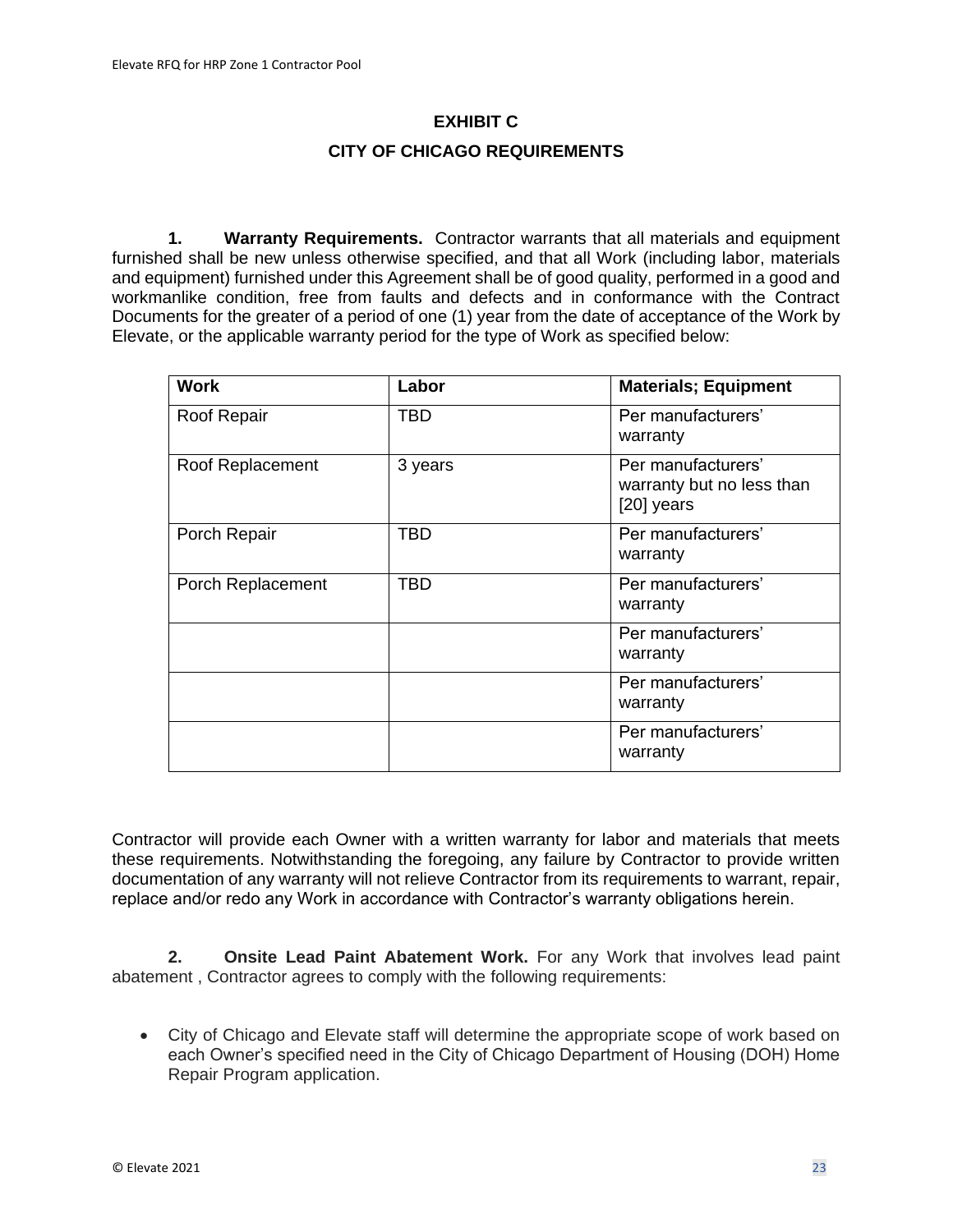- If the Owner's property was constructed before 1978, and the project costs more than \$5,000 and if painted surfaces will be disturbed as part of the scope of work then Contractor will conduct paint testing of the painted surfaces that will be disturbed as required by 24 CFR 35.930(b). If lead testing is required, the Owner and all occupants will be notified about paint testing results and will receive a risk assessment and notification that lead is present. Contractor will provide Owners and occupants with a description of interim controls and safe work practices that will be employed. Contractor will have Owner sign a verification of receipt of lead awareness forms and that they received the United States Environmental Protection Agencies' Protect Your Family From Lead In Your Home brochure, provided by Contractor.
- Contractor and each subcontractor must be licensed and certified to perform lead abatement and containment work. Contractor's interim controls and safe work practices must be consistent with the State of Illinois and U.S. Department of Housing and Urban Development (HUD) requirements. Contractor will employ detailed methodologies of containment strategies consistent with CDBG Lead Based Paint Chapter 13 and lead standards controls referenced in 24 CFR §35 including, but not limited to, 24 CFR §35.930(b), evaluation and hazard reduction requirements; 24 CFR §35.1330, interim controls and 24 CFR §35.1350 safe work practices or §35.1320 risk assessment for projects more than \$25,000. The following HUD documents must be utilized, filed and must include as applicable:
	- o Certified Inspector's Lead Inspection Report
	- o Lead Hazard Screen Report
	- o Risk Assessment
	- o Notice to EPA of lead-based paint abatement activities
	- o Laboratory analysis of samples
- Recordkeeping. All reports or plans required herein shall be maintained by Contractor for no fewer than 3 years. Contractor shall provide copies of these reports to the Owner.
- The lead paint awareness form and brochure will also be signed and distributed to the

Owner. Contractor will have each Owner sign the lead awareness form to acknowledge receipt of brochure.

- Documentation of the results from the lead testing will be retained and shared with Elevate, DOH, the City of Chicago Construction and Compliance Division (CAC) and CDPH, the Owner and any occupants of the Property. Contractor will also maintain and provide upon request an environmental sample analysis; verification of notice to Owner and occupants and interim control and safe work methods; verification of lead disposal and that abatement and disposal was completed by certified workers or subcontractors (which may be Contractor or any subcontractor thereof if certified to perform such lead disposal services).
- 3. **Construction Typology.** Contractor must comply with written rehab standards set forth by the City of Chicago, Department of Buildings (DOB). DOB standards must be followed for roof and porch technical policies and procedures.
- 4. **Illinois Prevailing Wage Requirements.** Contractor shall not pay less than the prevailing rates of wages to all laborers, workers, and mechanics performing Work under this Agreement, and shall comply with the requirements of the Illinois Wages of Employees on Public Works Act (820 ILCS 130/1-12).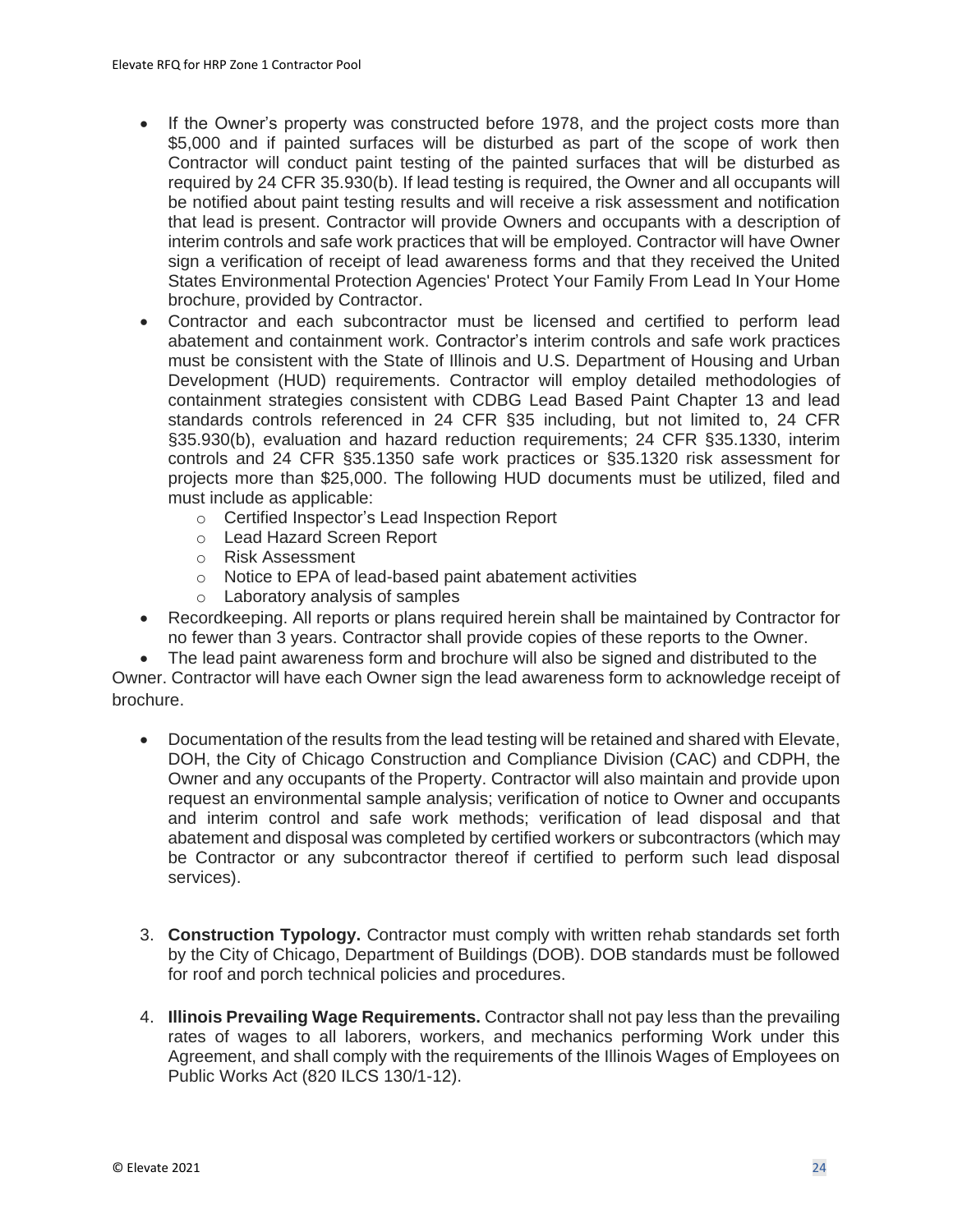- 5. **Requirements for Contractor's Contracts With Owners.** Each contract Contractor enters into with an Owner in connection with this Program (including any agreement by and among Elevate, Contractor and Owner or Elevate and Contractor for any Work at an Owner's Property) must attach the following "**Attachment C-1**" as a rider (the "**Rider**"). Failure to include the Rider in any applicable contract will not relieve Contractor from its obligations to comply with the terms of the Rider.
- 6. **Disposal Affidavit Requirement.** Contractor must provide a completed disposal affidavit in the form attached hereto as **Attachment C-2** signed by an authorized officer or representative of Contractor with Contractor's final invoice for each Program project.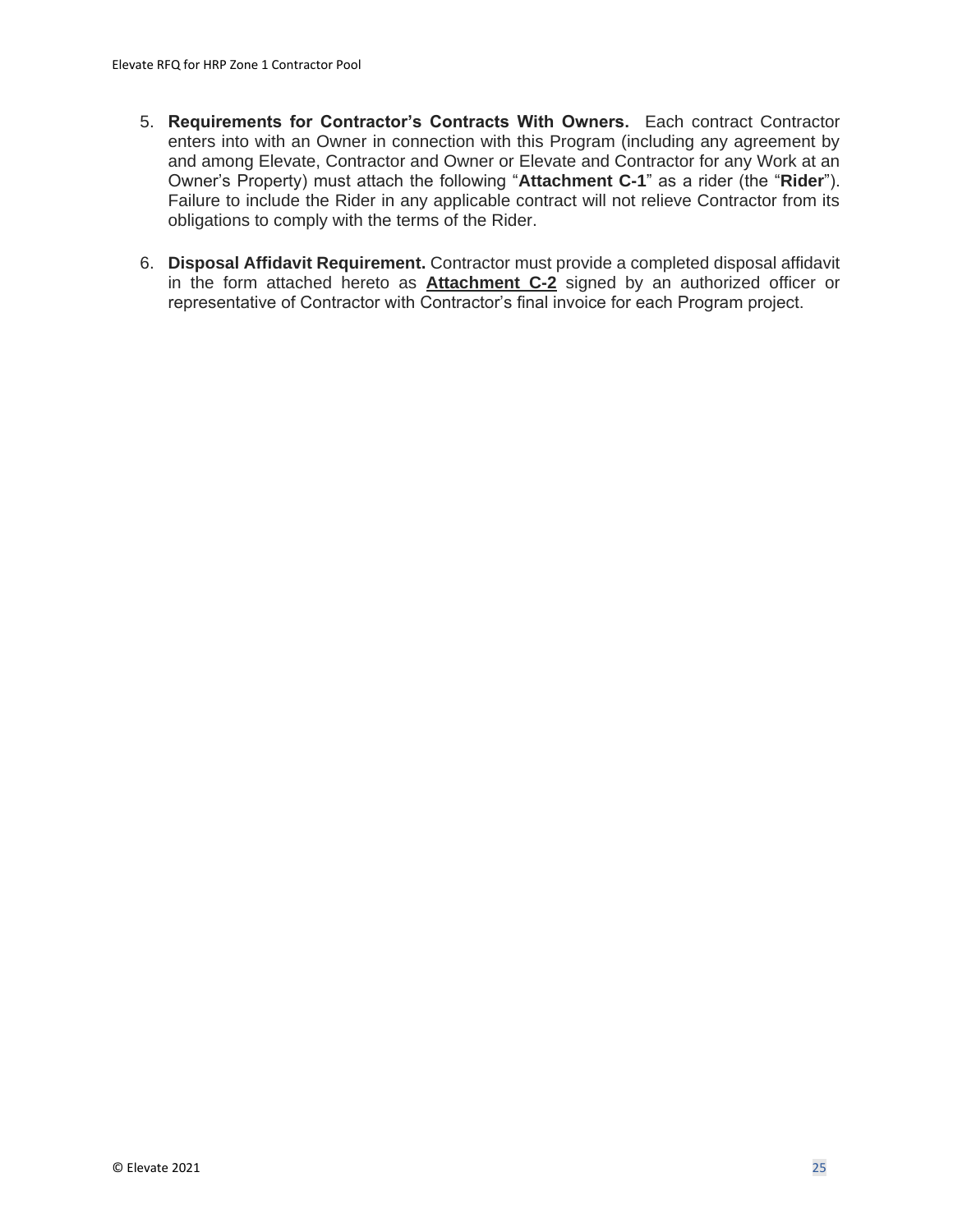### **Attachment C-1**

#### **Contractor's Construction Contract Rider**

Any reference in this rider (this "Rider") to "You" or "Owner" shall mean the owner of the property to which the contract (as amended by this Rider and hereinafter referred to as the "Contract") applies. The construction general contractor that is a party to this Agreement is referred to herein as "Contractor". In the event of any conflict between any provision of this Rider and any other provision of the Contract, the provisions of this Rider shall control.

1. Bond/Letter of Credit. The Contractor shall maintain [Check as applicable]:  $\Box$  a payment and performance bond; or

 $\Box$  a letter of credit in an amount not less than  $\frac{1}{2}$  acceptable to Elevate and/or the City of Chicago (the "City") in full force and effect until completion of the Work.

- 2. No Payment, Gratuity, etc. No payment, gratuity or offer of employment shall be made in connection with the Work, by or on behalf of a subcontractor to the Contractor or any higher tier subcontractor or any person associated therewith, as an inducement for the award of a subcontract or order.
- 3. MBE/WBE Commitment. (a) Consistent with the findings which support, as applicable: (i) the Minority-Owned and Women-Owned Business Enterprise Procurement Program, Section 2- 92-420 et seq., Municipal Code of Chicago (the "Procurement Program"), and (ii) the Minority- and Women-Owned Business Enterprise Construction Program, Section 2-92-650 et seq., Municipal Code of Chicago (the "Construction Program", and collectively with the Procurement Program, the MBE/WBE Program), and in reliance upon the provisions of the MBE/WBE Program to the extent contained in, and as qualified by, the provisions of this Section 3, during the course of the Work, the Contractor shall expend or cause to be expended, for contract participation by minority-owned businesses (MBEs) and by womenowned businesses (WBEs), at least the following percentages of the aggregate hard construction costs (as set forth in the project budget):
	- a. At least 26 percent by MBEs.
	- b. At least six percent by WBEs.

(b) For purposes of this Section 3 only, the Contractor (and any party to whom a subcontract is let by the Contractor in connection with the Work) shall be deemed a "contractor" and the Contract (and any subcontract let by the Contractor in connection with the Work) shall be deemed a "contract" or a construction contract as such terms are defined in Sections 2-92-420 and 2-92-670, Municipal Code of Chicago, as applicable. In addition, the term "minority-owned business" or "MBE" shall mean a business identified in the Directory of Certified Minority Business Enterprises published by the City's Department of Procurement Services, or otherwise certified by the City's Department of Procurement Services as a minority-owned business enterprise, related to the Procurement Program or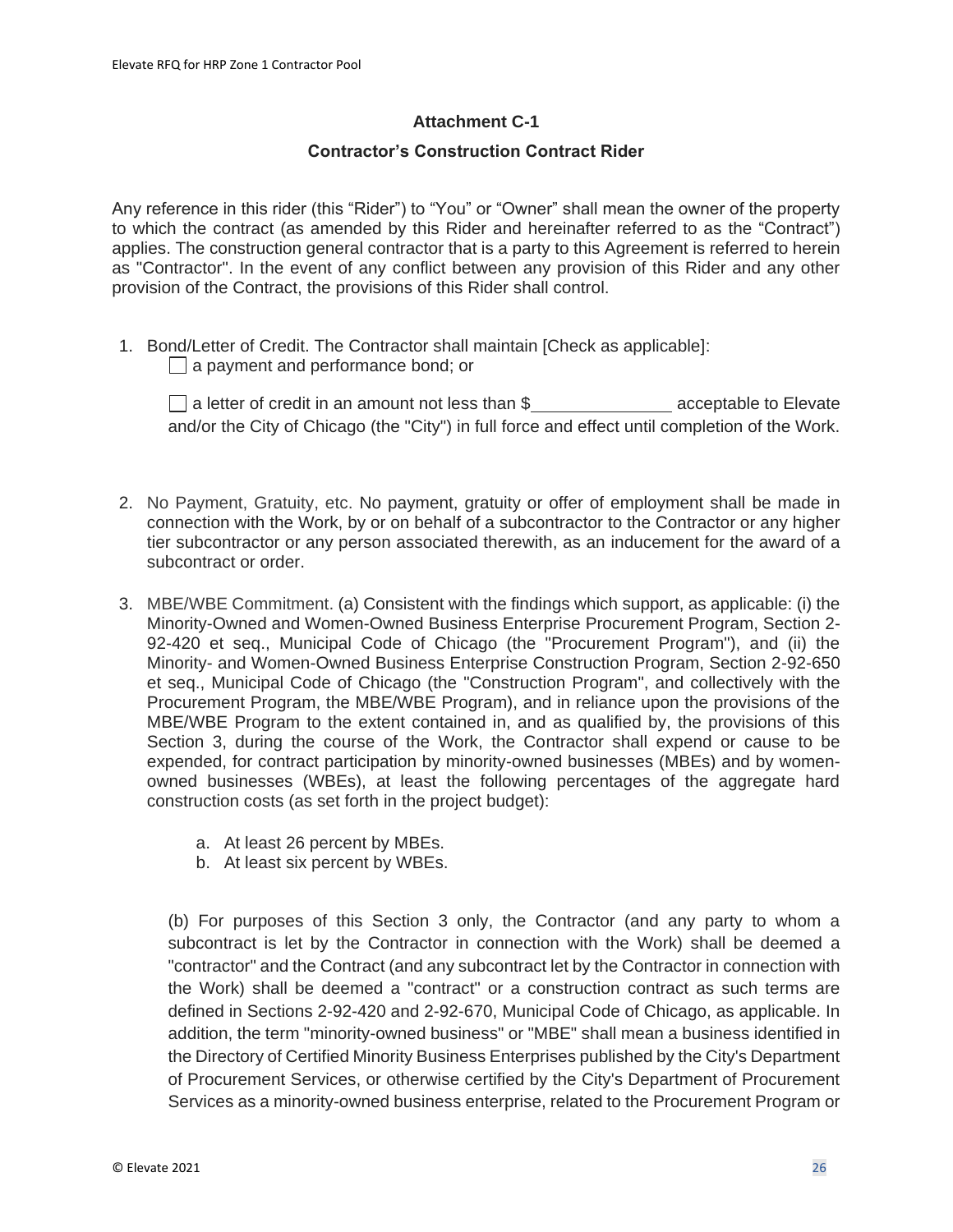the Construction Program, as applicable; and the term "women-owned business" or "WBE" shall mean a business identified in the Directory of Certified Women Business Enterprises published by the City's Department of Procurement Services, or otherwise certified by the City's Department of Procurement Services as a women-owned business enterprise, related to the Procurement Program or the Construction Program, as applicable.

(c) Consistent with Sections 2-92-440 and 2-92-720, Municipal Code of Chicago, the Contractor's MBE/WBE commitment may be achieved in part by the Contractor's status as an MBE or WBE (but only to the extent of any Work actually performed by the Contractor itself) or by a joint venture with one or more MBEs or WBEs (but only to the extent of the lesser of (i) the MBE or WBE participation in such joint venture or (ii) the amount of any Work actually performed by the MBE or WBE itself), by subcontracting a portion of the Work to one or more MBEs or WBEs, or by the purchase of materials or services used in the Work from one or more MBEs or WBEs, or by any combination of the foregoing. Those entities which constitute both a MBE and a WBE shall not be credited more than once with regard to the Contractor's MBE/WBE commitment as described in this Section 3. In accordance with Section 2-92-730, Municipal Code of Chicago, the Contractor shall not substitute any MBE or WBE subcontractor without the prior written approval of the City's Department of Planning and Development (DPD).

(d) The Contractor shall deliver reports to Elevate upon request describing its efforts to achieve compliance with this MBE/WBE commitment. Such reports shall include, inter alia, the name and business address of each MBE and WBE solicited by the Contractor in connection with the Work, and the responses received from such solicitation, the name and business address of each MBE or WBE actually involved in the Work, a description of the labor performed or products or services supplied, the date and amount of such labor, product or service, and such other information as may assist the Owner and DPD in determining the Contractor's compliance with this MBE/WBE commitment. The Contractor shall maintain records of all relevant data with respect to the utilization of MBEs and WBEs in connection with the Work for at least five years after completion of the Work, and Elevate and DPD shall have access to all such records maintained by the Contractor, on five Business Days' notice, to allow Elevate and DPD to review the Contractor's compliance with its commitment to MBE/WBE participation and the status of any MBE or WBE performing any portion of the Work.

(e) Upon the disqualification by the City of any MBE or WBE contractor or subcontractor, if such status was misrepresented by the disqualified party, the Contractor shall be obligated to discharge or cause to be discharged the disqualified subcontractor, and, if possible, identify and engage a qualified MBE or WBE as a replacement. For purposes of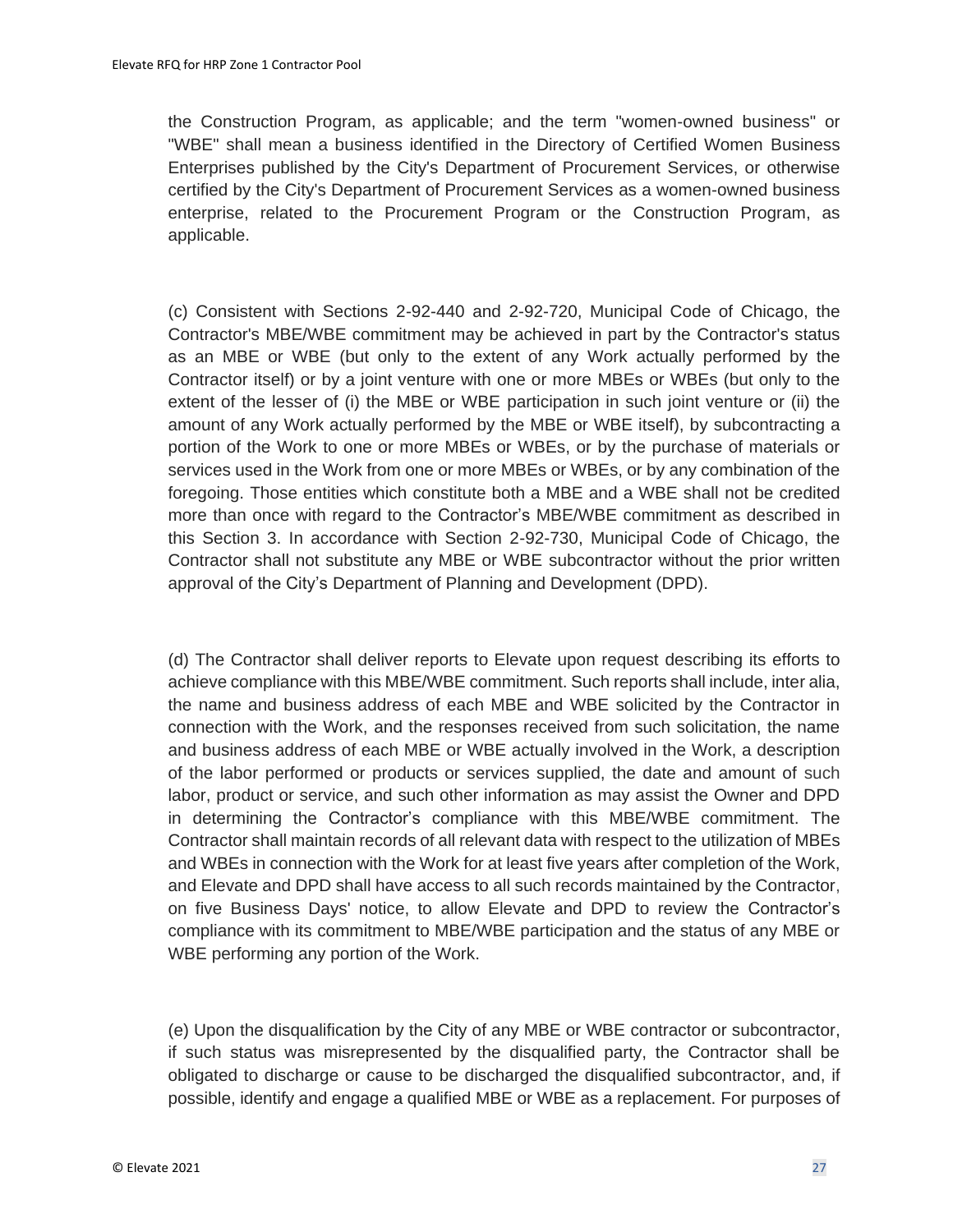this subsection (e), the disqualification procedures are further described in Sections 2-92- 540 and 2-92-730, Municipal Code of Chicago, as applicable.

(f) Any reduction or waiver by the City of the Contractor's MBE/WBE commitment as described in this Section 3 shall be undertaken in accordance with Sections 2-92-450 and 2-92-730, Municipal Code of Chicago, as applicable.

(g) [Intentionally omitted]

### 4. **Intentionally omitted.**

5. **Lead-Based Paint.** Each project involving lead-based paint abatement Work shall constitute HUD-associated housing for purposes of the Lead-Based Paint Poisoning Prevention Act (42 U.S.C. Section 4821 et seq., as amended, supplemented and restated from time to time). The Contractor shall comply with the requirements thereof to the extent provided under applicable federal regulations, including without limitation the requirements of notice to tenants, prohibition of the use of lead-based paint and for the elimination of the hazards of lead-based paint. Any lead-based paint and defective paint debris shall be disposed of in accordance with applicable federal, state and local requirements.

6. **No Conflict of Interest.** No individual who is an employee, agent, consultant, officer or elected or appointed official of the City (and no individual who was an employee, agent, consultant, officer or elected or appointed official within one year prior to the date of the Agreement) and who exercises or has exercised any functions or responsibilities with respect to activities assisted with City funds or who is or was in a position to participate in a decision-making process or gain inside information with regard to such activities, has obtained, is obtaining or will obtain a financial interest or benefit from the Work, or has or will have any interest in the Agreement or any contract, subcontract or agreement with respect to the Program or the proceeds thereunder, either for such individual or for those with whom such individual has family or business ties.

7. **All Applicable Laws.** The Contractor shall be subject to, obey and adhere to any and all federal, state and local laws, statues, ordinances, rules, regulations and executive orders as are now or may be in effect during the term of the Agreement which may be applicable to the Contractor, the Work of the Program, including but not limited to the Copeland "Anti-kickback" Act, 18 U.S.C. Section 874, as supplemented by United States Department of Labor regulations at 29 C.F .R. Part 3, and all environmental laws, all as amended, supplemented and restated from time to time.

#### 8. [Intentionally omitted]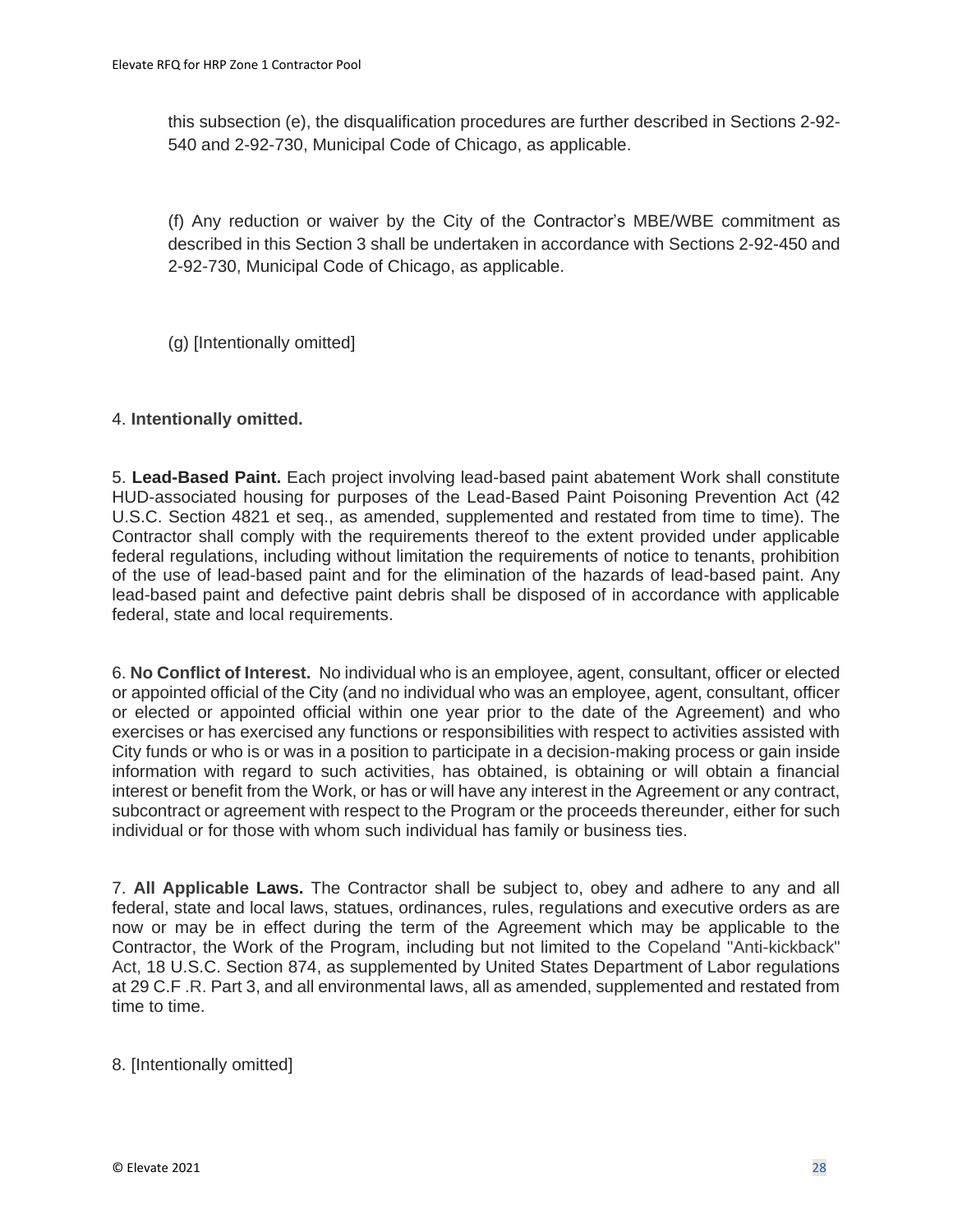9. **Insurance.** The Contractor agrees that it shall procure and maintain insurance in such kinds and amounts as shall be required by Elevate and the City and shall provide Elevate and the City with a certificate of insurance evidencing such coverages and showing the City as an additional insured with respect to such policies as the City shall request.

10. **Labor Standards.** The applicable provisions are set forth in detail in Form HUD-4010 and the U.S. Secretary of Labor's wage determination, which are attached hereto and hereby made a part hereof. The Contractor shall comply with the provisions thereof and shall ensure that Form HUD-4010 and the U.S. Secretary of Labor's wage determination are attached to and incorporated in all bid specifications and subcontracts with respect to the Program, to the extent and as required in Form HUD-4010. In the event of any issues or disputes arising with respect to amounts due as wages to be paid in connection with the Project and/or as liquidated damages under the Contract Work Hours and Safety Standards Act, Contractor agrees to execute, or cause the applicable subcontractor to execute, a Labor Standards Deposit Agreement (in such form as shall be specified by the City) and to deposit, or cause to be deposited, funds in the amount designated by the City, to be held and disbursed as specified in such Labor Standards Deposit Agreement.

11. **Housing Act Section 3.** To the extent deemed applicable to the Program by the City: (a) As used in this Section 11, (1) "Housing Act Section 3" shall mean Section 3 of the Housing and Urban Development Act of 1968, 12 U.S.C. Section 170u, as amended, supplemented and restated from time to time; and (2) "Section 3 Regulations" shall mean 24 C.F.R. Part 135, and such additional regulations, orders, rulings, interpretations and directives in connection with Housing Act Section 3 as may be promulgated or issued by HUD from time to time.

(b) The Work is subject to the requirements of Housing Act Section 3. The purpose of Housing Act Section 3 is to ensure that employment and other economic opportunities generated by HUD assistance or HUD-assisted projects covered by Housing Act Section 3, shall, to the greatest extent feasible, be directed to low- and very low-income individuals, particularly individuals who are recipients of HUD assistance for housing.

(c) The Owner and the Contractor hereby agree to comply with the Section 3 Regulations in connection with the Work. As evidenced by their execution of the Agreement, the parties to the Agreement hereby certify that they are under no contractual or other impediment that would prevent them from complying with the Section 3 Regulations in connection with the Work.

(d) The Contractor hereby agrees to (1) send to each labor organization or representative of workers with which the Contractor has a collective bargaining agreement or other understanding, if any, and which concerns workers whose positions are subject to compliance with the Section 3 Regulations in connection with the Work, a notice advising the labor organization or workers' representative of the Contractor's commitments under this Section 11, and (2) post copies of the notice in conspicuous places at the Work site where both employees and applicants for training and employment positions can see the notice. The notice shall describe the Housing Act Section 3 preference and shall set forth: (i) the minimum number of jobs and job titles subject to hire, the availability of apprenticeship and training positions, and the qualifications for each; (ii) the name and location of the person(s) taking applications for each of the positions; and (iii) the anticipated date the Work shall begin.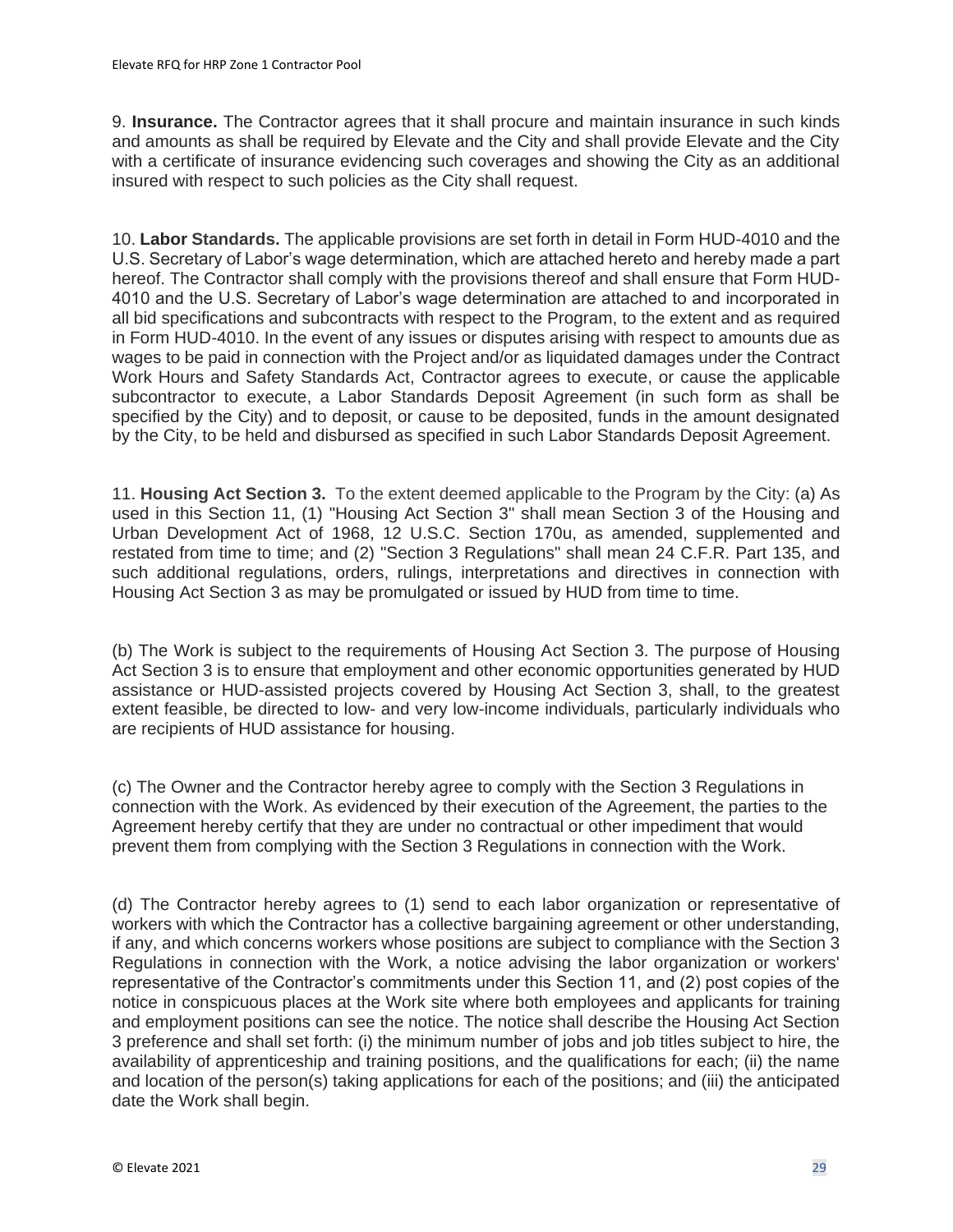(e) The Contractor hereby agrees to (1) include the language contained in this Section 11 (substituting the terms "subcontractor" and "Contractor" for the terms "Contractor" and "Owner," respectively, wherever the former terms appear in this Section 11) in every subcontract entered into by the Contractor in connection with the Work and subject to compliance with the Section 3 Regulations, and (2) take appropriate action, as provided in an applicable provision of such subcontract or in this Section 11, upon a finding that any person or entity with whom the Contractor contracts is in violation of the Section 3 Regulations. The Contractor covenants and agrees that the Contractor shall not contract with any person or entity in connection with the Work where the Contractor has notice or knowledge that such person or entity has been found in violation of the Section 3 Regulations.

(f) The Contractor hereby certifies that any vacant employment positions in connection with the Work, including training positions, that were filled prior to the Closing Date (as defined in the Loan Agreement) and with persons or entities other than those to whom the Section 3 Regulations require employment opportunities to be directed, were not filled to circumvent the Contractor's obligations under the Section 3 Regulations.

(g) Noncompliance with the Section 3 Regulations may result in sanctions, including, but not limited to, the declaration by the City of an event of default under the Loan Documents and the exercise by the City of its remedies thereunder, as well as debarment or suspension of the noncomplying party from future HUD-assisted contracts.

12. **Open Dumping; Environmental Restriction.** (a) The removal of all recyclable material and garbage, refuse or other waste material, including but not limited to broken concrete, bricks, rock, paving asphalt and incidental debris generated from all construction or demolition activities performed under the Agreement to which this Rider is attached, must be transported to a facility that is properly zoned and permitted to accept such material pursuant to Section 11-4 of the Municipal Code of Chicago and all other applicable local, state and federal laws and regulations. Bills of lading, manifests or other confirmatory receipts signed by a representative of the accepting facility for each load of material must be retained by the Contractor and made available to the City upon request. The Contractor shall complete and provide to the City an affidavit, in the form attached hereto as **Attachment C-2** hereto and marked as "DISPOSAL AFFIDAVIT," at the time of the final payment to the Contractor for the Work.

(b) Neither the Contractor nor any "Affiliated Entity" (as defined below) of the Contractor has, during a period of five years prior to the date of execution of this Rider, (1) violated or engaged in any conduct which violated Sections 7-28-440 or 11-4-1500 or Article XIV of Chapter 11-4 or Chapters 7-28 or 11-4 of the Municipal Code of Chicago or any other "Environmental Restriction" (as defined below); (2) received notice of any claim, demand or action, including but not limited to citations and warrants, from the City, the State of Illinois, the federal government, any state or political subdivision thereof, or any agency, court or body of the federal government or any state or political subdivision thereof, exercising executive, legislative, judicial, regulatory or administrative functions, relating to a violation or alleged violation of Sections 7-28-440 or 11-4- 1500 or Article XIV of Chapter 11-4 or Chapters 7-28 or 11-4 of the Municipal Code of Chicago or any other Environmental Restriction; or (3) been subject to any fine or penalty of any nature for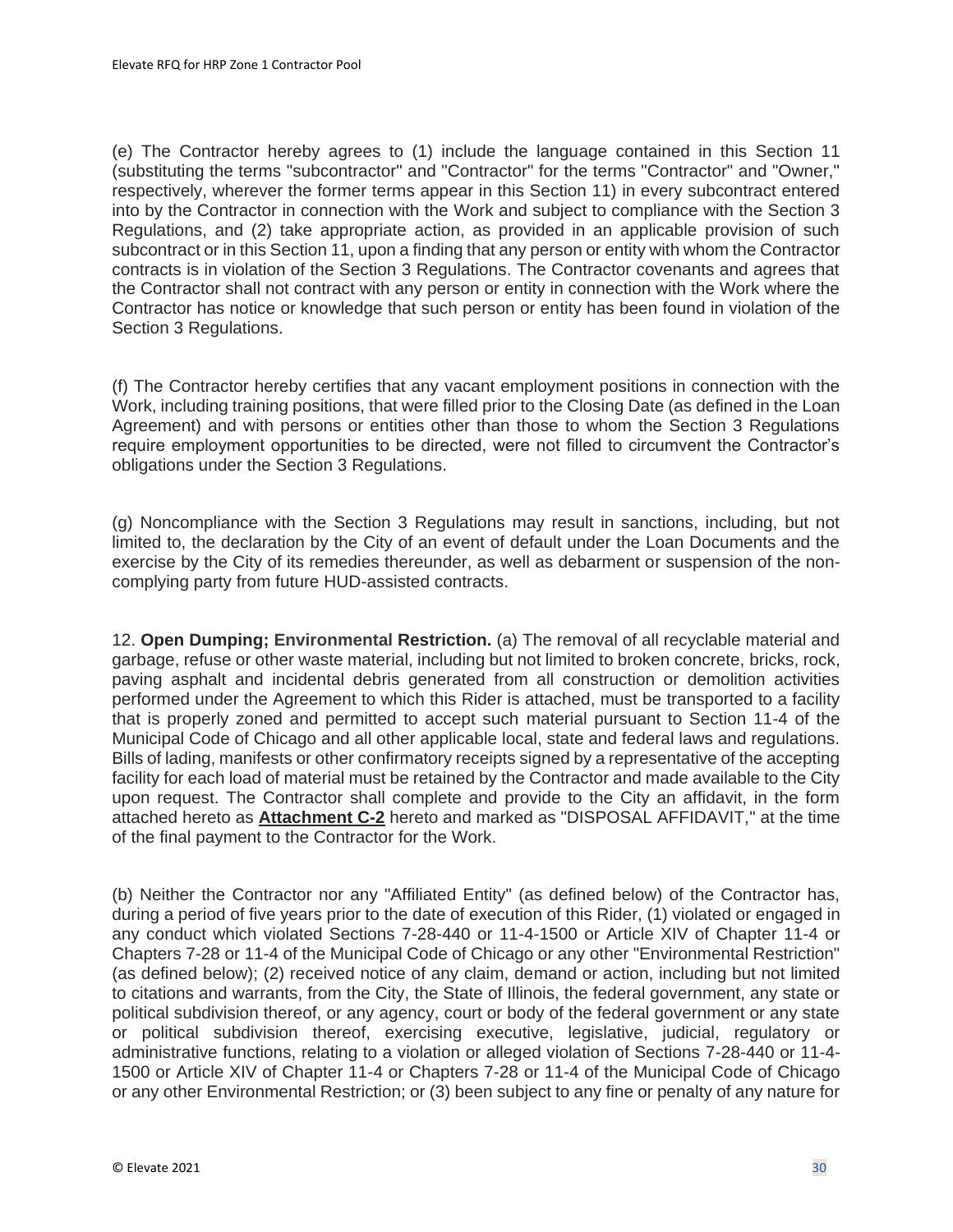failure to comply with Section 7-28-440 or 11-4-1500 or Article XIV of Chapter 11-4 or Chapters 7-28 or 11-4 of the Municipal Code of Chicago or any other Environmental Restriction.

(c) "Affiliated Entities" are affiliated if, directly or indirectly, one controls or has the power to control the other, or if a third person controls or has the power to control both entities. Indicia of control include without limitation: interlocking management or ownership identity of interests among family members; shared facilities and equipment; common use of employees; or organization of another business entity using substantially the same management, ownership or principals as the first entity.

(d) "Environmental Restriction" means any statute, ordinance, rule, regulation, permit, permit condition, order or directive relating to or imposing liability or standards of conduct concerning the release or threatened release of hazardous materials, special wastes or other contaminants into the environment, and to the generation, use, storage, transportation or disposal of construction debris, bulk waste, refuse, garbage, solid wastes, hazardous materials, special wastes or other contaminants, including but not limited to (1) the Comprehensive Environmental

Response, Compensation and Liability Act (42 U.S.C. ' 9601 *et seq.);* (2) the Hazardous Materials Transportation Act (49 U.S.C. ' 1801 *et seq.);* (3) the Resource Conservation and Recovery Act of 1976 (42 U.S.C. '6901 *et seq.);* (4) the Clean Water Act (33 U.S.C.' 1251 *et seq.);* (5) the Clean Air Act (42 U.S.C. 7401 *et seq.);* (6) the Toxic Substances Control Act of 1976 (15 U.S.C. ' 2601 *et seq.);* (7) the Safe Drinking Water Act (42 U.S.C. ' 300f *et seq.);* (8) the Occupational Health and Safety Act of 1970 (29 U.S.C. ' 651 *et seq.);* (9) the Emergency Planning and Community Right to Know Act (42 U.S.C. ' 11001 *et seq.);* and (10) the Illinois Environmental Protection Act (415 ILCS 5/1 through 5/56.6).

(e) The Contractor has obtained certifications in form and substance equal to Section 12(a)-(b) hereof from all subcontractors that the Contractor presently intends to use in connection with the Program. As to subcontractors to be used in connection with the Program who are not yet known to the Contractor, the Contractor shall obtain certifications in form and substance equal to Section 12(a)-(b) hereof from all such parties prior to using them in connection with the Program.

(f) The Contractor shall not, without the prior written consent of Elevate or the City, use any subcontractor in connection with the Program if the Contractor, based on information contained in such party's certification or any other information known or obtained by the Contractor, has reason to believe that such subcontractor has, within the preceding five years, been in violation of any Environmental Restriction, received notice of any claim relating to a violation of an Environmental Restriction, or been subject to any fine or penalty for a violation of an Environmental Restriction.

(g) Further, the Contractor shall not, without the prior written consent of Elevate or the City, use as a subcontractor in connection with the Program any person or entity from which the Contractor is unable to obtain certifications in form and substance equal to Section 12(a)-(b) hereof or which the Contractor has reason to believe cannot provide truthful certifications.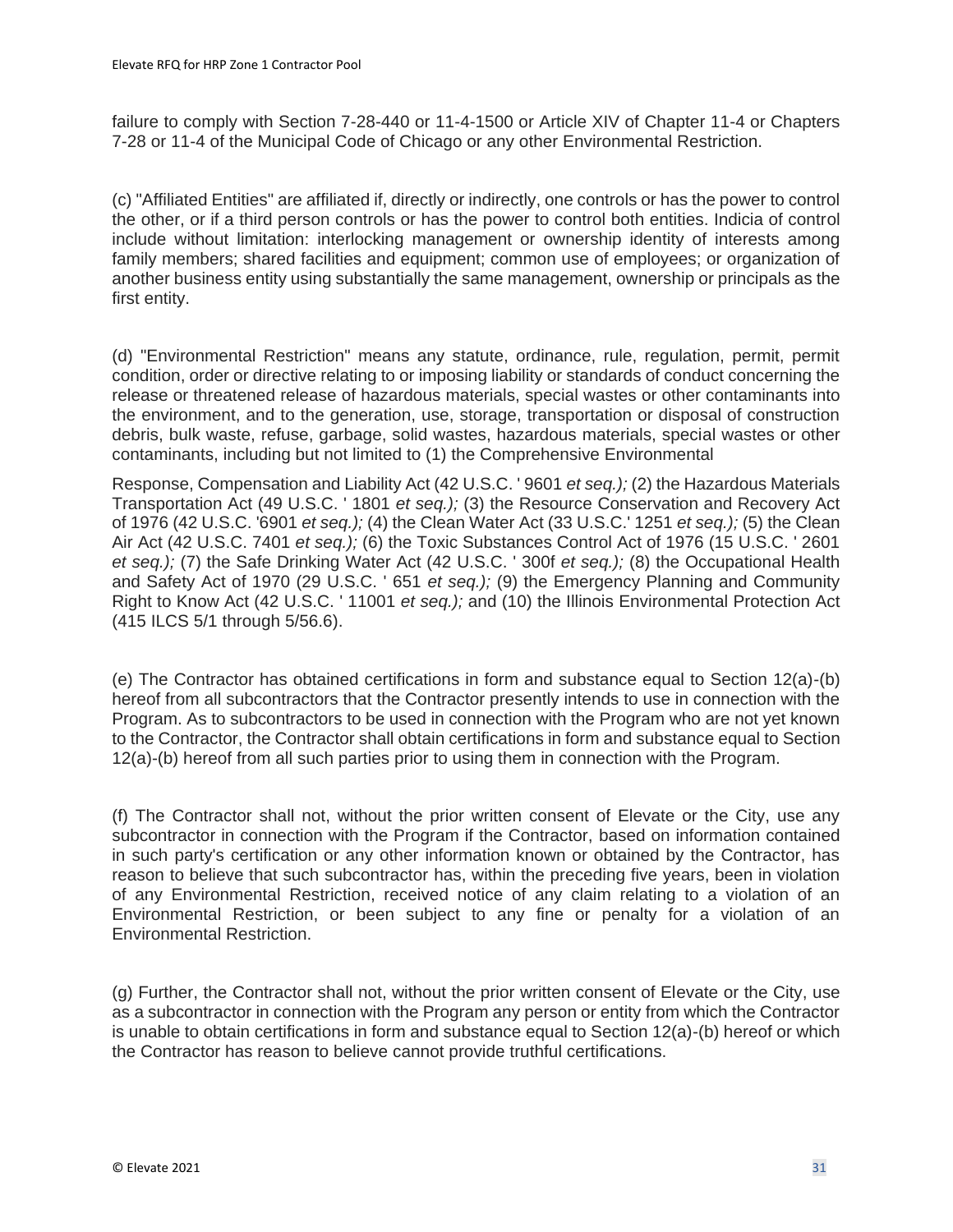13. **Restriction on Lobbying.** (a) The Contractor hereby certifies, that except as disclosed below, there are no persons registered under the Lobbying Disclosure Act of 1995, 2 U.S.C. ' 1601 *et seq.* (the "Disclosure Act"), who have made lobbying contacts on behalf of the Contractor with respect to the Program. If no persons are disclosed below, it shall be conclusively presumed that the Contractor certifies that there are no such persons.

(b) The Contractor certifies that it has not and shall not expend any Federal appropriated funds to pay any person for influencing or attempting to influence an officer or employee of any agency, as defined by applicable Federal law, a Member of Congress, an officer or employee of Congress, or an employee of a Member of Congress in connection with the awarding of any Federal contract, the making of any Federal grant, the making of any Federal loan, the entering into of any cooperative agreement, and the extension, continuation, renewal, amendment or modification of any Federal contract, grant, loan or cooperative agreement. Accordingly, the Contractor has not used any Federal appropriated funds to pay any person listed in Section 13(a) above for his/her lobbying activities in connection with the Project.

(c) The Contractor shall submit an updated certification to the Owner at the end of each calendar quarter in which there occurs any event that materially affect the accuracy of the statements and information set forth in paragraphs (a) and (b) above.

(d) If any funds other than Federal appropriated funds have been paid or will be paid to any person for influencing or attempting to influence an officer or employee of any agency, a Member of Congress, an officer or employee of Congress, or an employee of a Member of Congress in connection with the Transaction, the Contractor shall complete and submit Standard Form-LLL, "Disclosure Form to Report Lobbying," in accordance with its instructions.

(e) Either (1) the Contractor is not an organization described in Section  $501(c)(4)$  of the Internal Revenue Code of 1986; or (2) the Contractor is an organization described in Section 501 (c)(4) of the Internal Revenue Code of 1986 but has not engaged and shall not engage in "lobbying activities", as defined in the Disclosure Act.

(f) The Contractor shall require that the language of this Section 13 be included in the award documents for all subawards at all tiers (including subcontracts, subgrants and contracts under grants, loans and cooperative agreements) and that all subrecipients shall certify and disclose accordingly.

(g) The certification contained in this Section 13 is a material representation of fact upon which reliance is placed when this transaction was made or entered into. Submission of this certification is a prerequisite for making or entering into this transaction imposed by section 1352, title 31, U.S. Code. Any person who fails to file the required certification shall be subject to a civil penalty of not less than \$10,000 and not more than \$100,000 for each such failure.

14. **No Bribery, Bid-rigging, etc.** The Contractor hereby represents and certifies

as follows: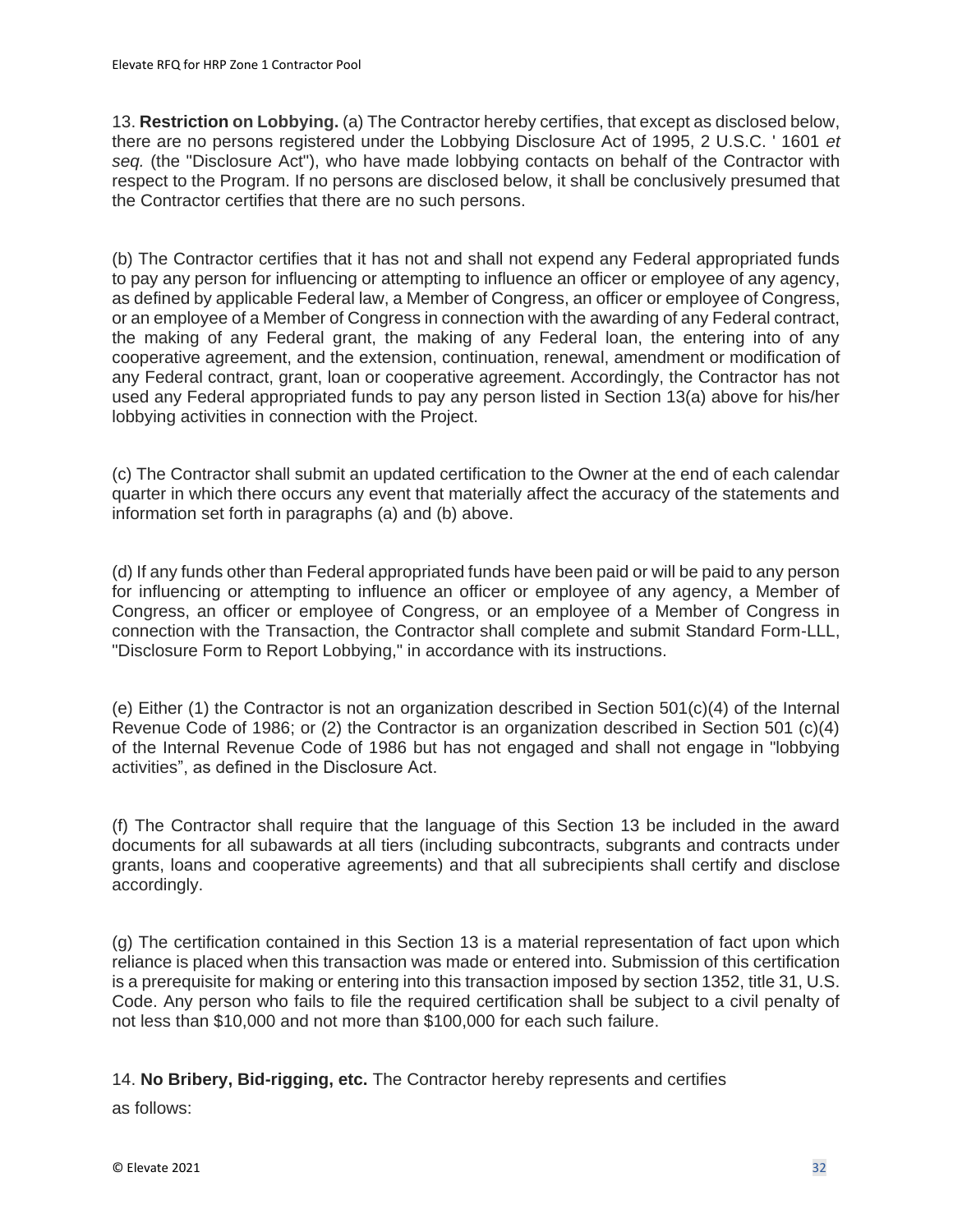(a) The Contractor, or any party to be used in the performance of the Work (an "Applicable Party"), or any Affiliated Entity of either the Contractor or any Applicable Party, or any responsible official thereof, or any other official, agent or employee of the Contractor, any Applicable Party or any Affiliated Entity, acting pursuant to the direction or authorization of a responsible official thereof, has not within the last three years (1) bribed or attempted to bribe, or been convicted of bribery or attempting to bribe a public officer or employee of the City, the State of Illinois or any agency of the federal government or of any state or local government in the United States of America, in that officer's or employee's official capacity; (2) agreed or colluded, or been convicted of agreement or collusion among bidders or prospective bidders in restraint of freedom of competition by agreement to bid a fixed price, or otherwise; or (3) made an admission of such conduct described in ( 1) or (2) above which is a matter of record, but has not been prosecuted for such conduct.

(b) The Contractor has obtained from all Applicable Parties, known by the Contractor at this time, certifications in form and substance equal to paragraph (a) above. Based on such certifications and any other information known or obtained by the Contractor, the Contractor is not aware of any such Applicable Party, any Affiliated Entity of such Applicable Party, or any agent, partner, employee or officer of such Applicable Party or Affiliated Entity having (1) engaged in or been convicted of any of the conduct described in Section 14(a)(l) or ill above; (2)

engaged in or been convicted of bid-rigging, bid-rotating, or any similar offense of any state of the United States of America which contains the same elements as bid-rigging and bid-rotating; or (3) made an admission of the conduct described in Section 14(a)(l) or ill above which is a matter of record, but not been prosecuted for such conduct.

(c) The Contractor shall, prior to using them in connection with the Work, obtain from all Applicable Parties to be used in connection with the Work but not known by the Contractor at this time, certifications in form and substance equal to paragraph (a) above. The Contractor shall not, without the prior written permission of the City, use any of such Applicable Parties in connection with the Work if the Contractor, based on such certifications or any other information

known or obtained by the Contractor, becomes aware of such Applicable Party, any Affiliated Entity of such Applicable Party, or any agent, partner, employee or officer of such Applicable Party or Affiliated Entity having (1) engaged in or been convicted of any of the conduct described in Section 14(a)(I) or ill above; (2) engaged in or been convicted of bid-rigging, bid-rotating, or any similar offense of any state of the United States of America which contains the same elements as bid-rigging and bid-rotating; or (3) made an admission of the conduct described in Section 14(a)(l) or ill above which is a matter of record, but not been prosecuted

for such conduct.

(d) For all Applicable Parties, the Contractor shall maintain for the term of the Agreement all certifications of all Applicable Parties required by Section 14(b) and (c) above, and the Contractor shall make such certifications promptly available to the City upon request.

(e) The Contractor shall not, without the prior written consent of Elevate or the City, use as an Applicable Party any individual, firm, partnership, corporation, joint venture or other entity from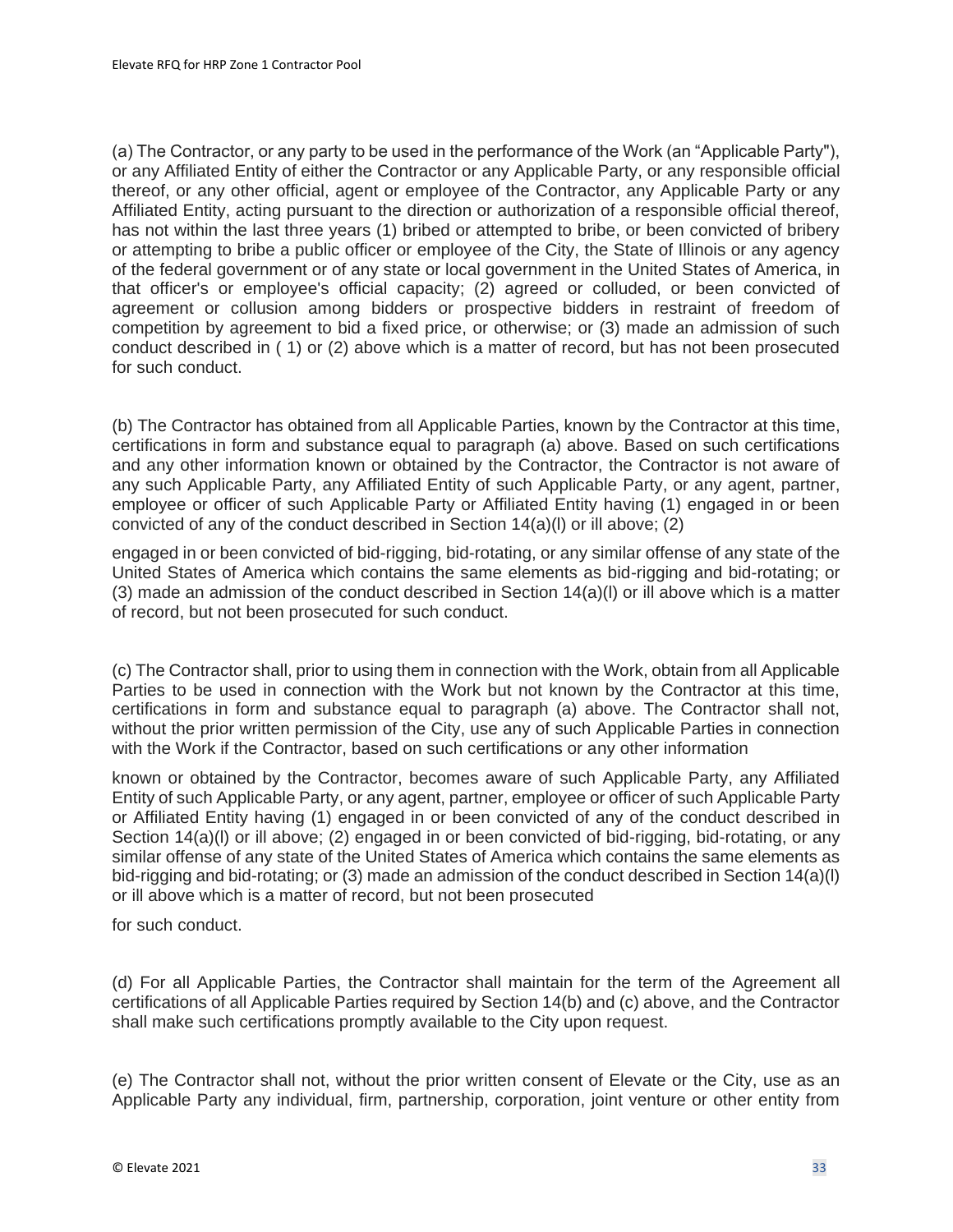whom the Contractor is unable to obtain a certification in form and substance equal to paragraph (a) above.

(f) The Contractor hereby agrees, if the City so demands, to terminate its contract with any Applicable Party, if such Applicable Party was ineligible at the time the Contract was entered into for award of such contract, if applicable, under Section 2-92-320 of the Municipal Code, or if applicable, under Section 33-E of Article 33 of the State of Illinois Criminal Code of 1961, as amended, supplemented and restated from time to time. The Contractor shall insert adequate provisions in all contracts to allow it to terminate such contracts as required by this Section 14(f).

(g) The Contractor understands and shall comply with (1) the applicable requirements of the Governmental Ethics Ordinance of the City, Title 2, Chapter 2-156 of the Municipal Code; and (2) all the applicable provisions of Chapter 2-56 of the Municipal Code (Office of the Inspector General).

(h) Neither the Contractor nor any employee, official, agent or partner of the Contractor is barred from contracting with any unit of state or local government as a result of engaging in or being convicted of (1) bid-rigging in violation of 720 ILCS 5/33E-3, as amended, supplemented and restated from time to time; (2) bidrotating in violation of 720 ILCS 5/33E-4, as amended, supplemented and restated from time to time; or (3) any similar offense of any state or of the United States of America which contains the same elements as the offense of bid-rigging or bidrotating.

**15. Nonsegregated Facilities.** (a) The Contractor certifies that it does not and shall not maintain or provide for its employees any segregated facilities at any of its establishments, and that it does not and shall not permit its employees to perform their services at any location under its control where segregated facilities are maintained. The Contractor agrees that a breach of this certification is a violation of the Equal Opportunity clause.

(b) "Segregated facilities," as used in this provision, means any waiting rooms, work areas, restrooms and washrooms, restaurants and other eating areas, time clocks, locker rooms and other storage or dressing areas, parking lots, drinking fountains, recreation or entertainment areas, transportation, and housing facilities provided for employees, that are segregated by explicit directive or are in fact segregated on the basis of race, color, religion or national origin because of habit, local custom or otherwise.

(c) The Contractor further agrees that it shall obtain or cause to be obtained identical certifications from each proposed subcontractor in connection with the Program before the award of subcontracts under which the subcontractor will be subject to the equal opportunity clause. Contracts and subcontracts exceeding \$10,000, or having an aggregate value exceeding \$10,000 in any 12-month period, are generally subject to the equal opportunity clause. See 41 C.F.R. Part 60 for further information regarding the equal opportunity clause.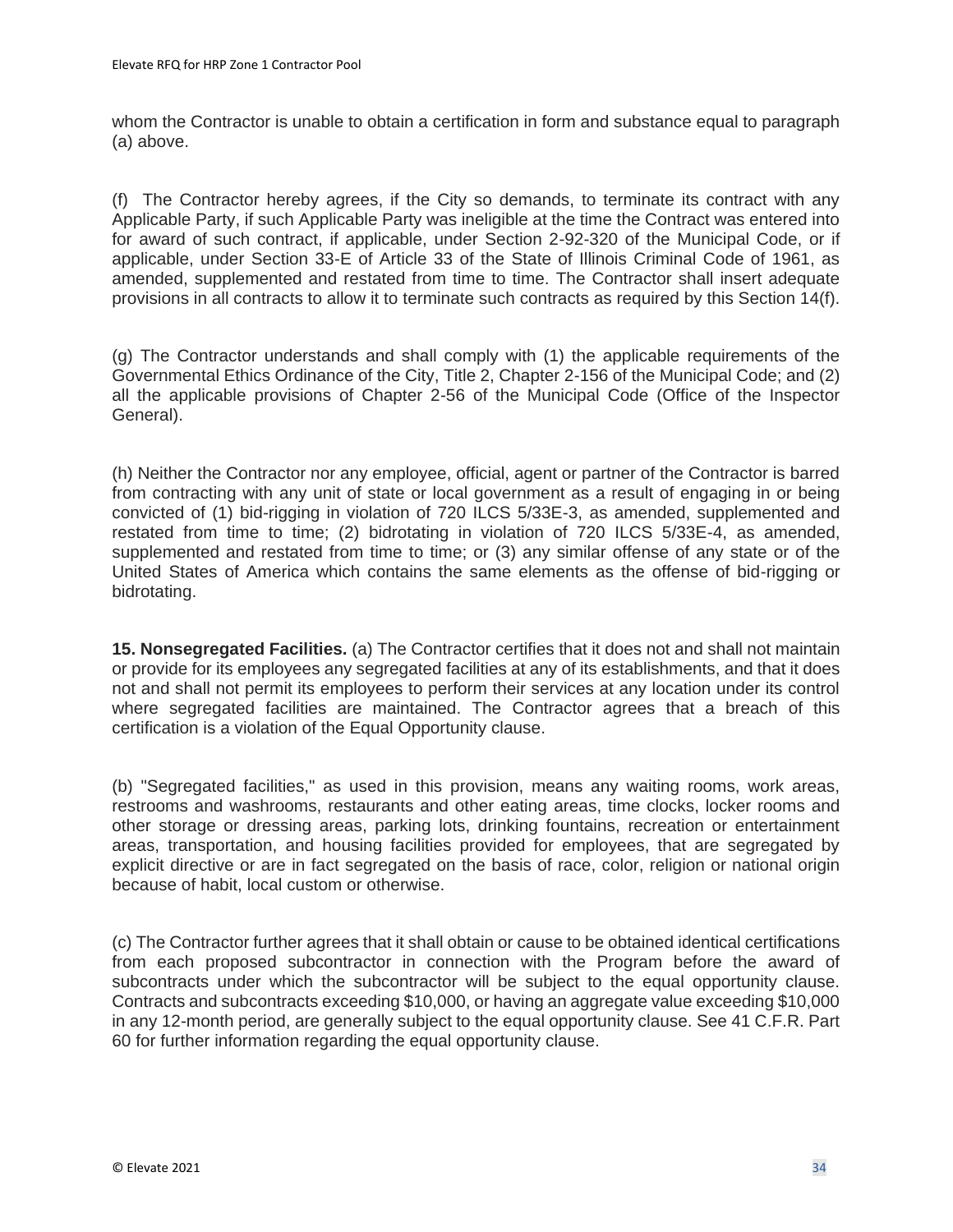(d) The Contractor shall forward or cause to be forwarded the following notice to proposed contractors and subcontractors:

# **NOTICE TO PROSPECTIVE SUBCONTRACTORS OF REQUIREMENTS FOR CERTIFICATIONS OF NONSEGREGATED FACILITIES**

A Certification of Nonsegregated Facilities must be submitted before the award of a contract/subcontract under which the contractor/subcontractor will be subject to the Equal Opportunity clause. The certifications may be submitted either for each contract/subcontract or for all contracts/subcontracts during a period (e.g., quarterly, semiannually or annually).

**16. Equal Employment Opportunity.** Federal regulations require that certain contractors and proposed subcontractors submit the following information with their bids or in writing at the outset of negotiations. If required by the City, Contractor will such information to Elevate and/or the City.

A. Do you have 50 or more employees?

| Yes | No |
|-----|----|
|-----|----|

If yes, please complete B through D below. If no, no further information is required.

B. Have you developed and do you have on file affirmative action programs pursuant to applicable federal regulations? (See 41 C.F .R. Part 60-2.)

| AS | Nο |
|----|----|
|----|----|

C. Have you participated in any previous contracts or subcontracts subject to the equal opportunity clause?

| es. | No |
|-----|----|
|-----|----|

D. If the answer to (C) is yes, have you filed with the Joint Reporting Committee, the Director of OFCC, any federal agency, or the former President's Committee on Equal Employment Opportunity, all reports due under the applicable filing requirements of these organizations?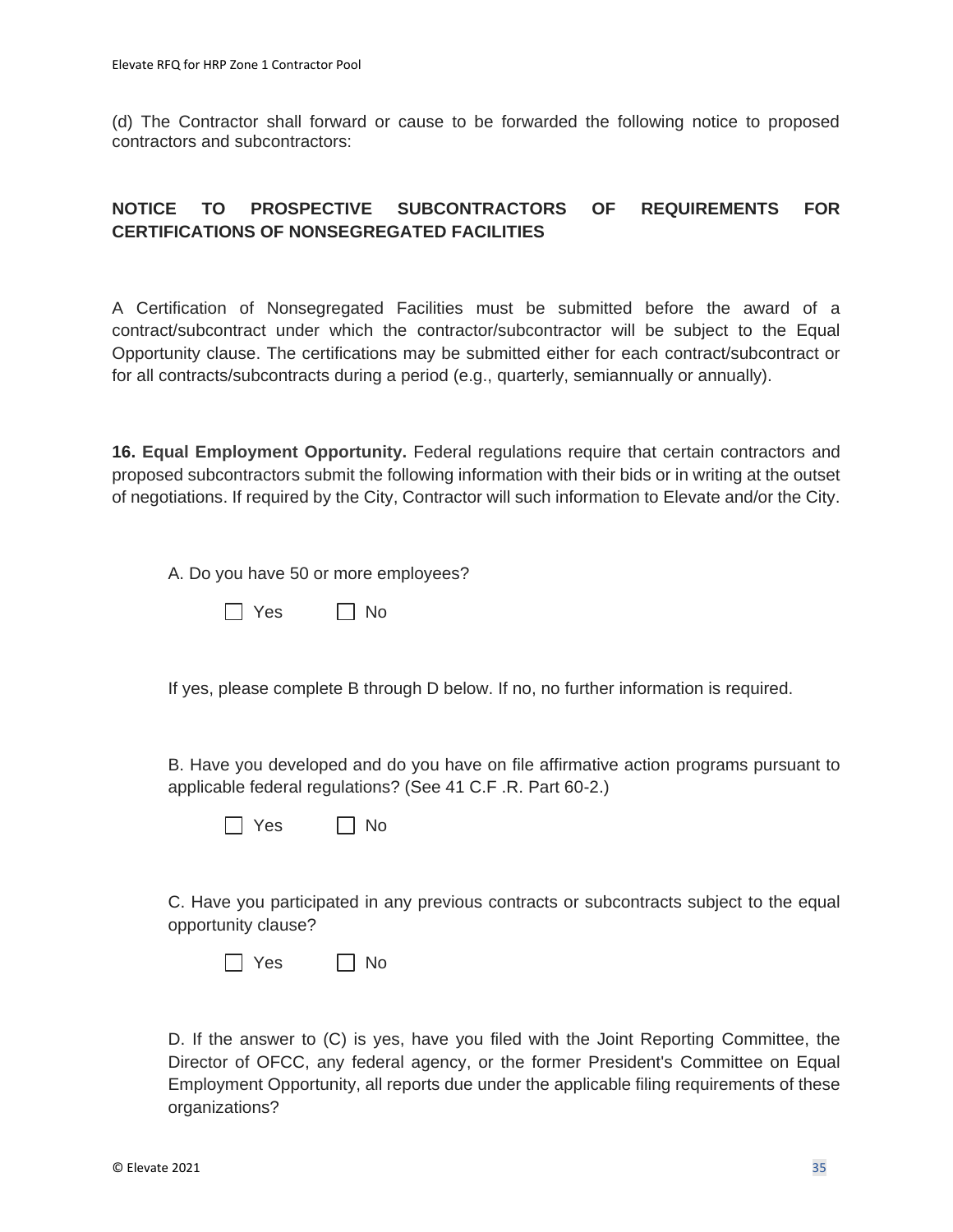|               | Yes | No<br>I. |                                                                                                                              |
|---------------|-----|----------|------------------------------------------------------------------------------------------------------------------------------|
|               |     |          |                                                                                                                              |
|               |     |          |                                                                                                                              |
|               |     |          |                                                                                                                              |
| <b>OWNER:</b> |     |          | <b>CONTRACTOR:</b>                                                                                                           |
| By:           |     |          | By:<br><u> 1989 - Johann Harry Harry Harry Harry Harry Harry Harry Harry Harry Harry Harry Harry Harry Harry Harry Harry</u> |
| Its:          |     |          | Its:                                                                                                                         |

[The remainder of this page is intentionally left blank.]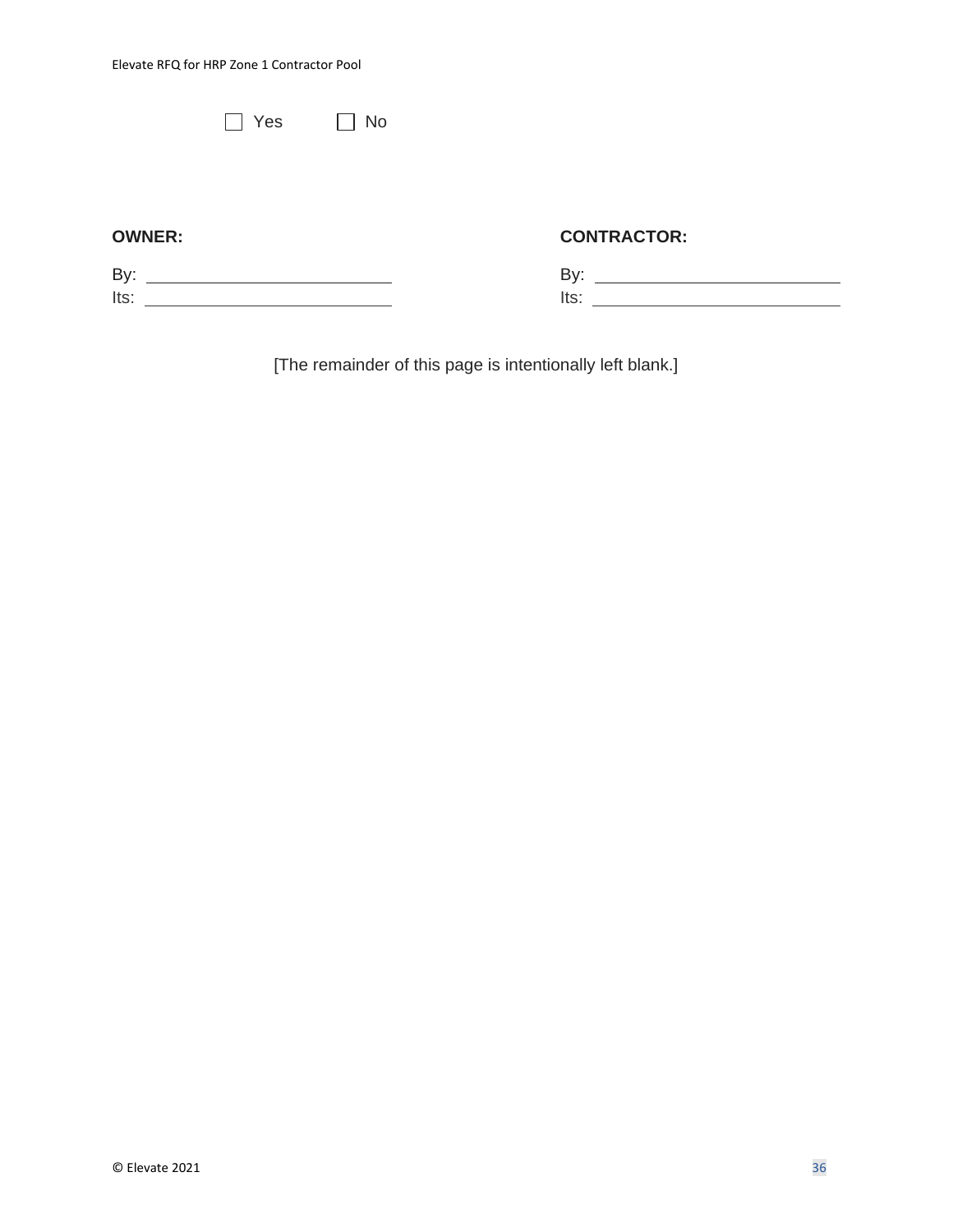#### **Attachment C-2 Disposal Affidavit City of Chicago Department of Planning and Development Construction Administration Section**

### CONTRACTOR'S AFFIDAVIT REGARDING REMOVAL OF ALL WASTE MATERIALS AND IDENTIFICATION OF LEGAL DUMP SITES

Contractor to show here the name and location of the ultimate disposal site that Contractor is proposing to use for the subject project:

SPECIFY THE TYPE OF MATERIALS TO BE DISPOSED OF:

LEGAL NAME OF LANDFILL / DISPOSAL SITE:

(The Contractor must provide the Commissioner of the City of Chicago Department of Planning and Development or the Commissioner's designated representative with copies of all dump tickets, manifests, etc.)

LOCATION ADDRESS: LOCATION AND RESIDENCE AND RESIDENCE AND RESIDENCE AND RESIDENCE AND RESIDENCE AND RESIDENCE AND RESIDENCE AND RESIDENCE AND RESIDENCE AND RESIDENCE AND RESIDENCE AND RESIDENCE AND RESIDENCE AND RESIDENCE

PHONE:

CONTACT PERSON:

Disposal sites submitted shall be of sufficient capacity as to ensure acceptance of the volume of construction and/or demolition debris received for the period of this Contract. These disposal sites must meet all zoning and other legal requirements. If requested by the City of Chicago's Chief Procurement Officer, the Contractor shall submit, copies of all contractual agreements, sanitary landfill permits and/or licenses for those disposal site(s) proposed by the Contractor.

Contractor's Name:

Contractor's Address: